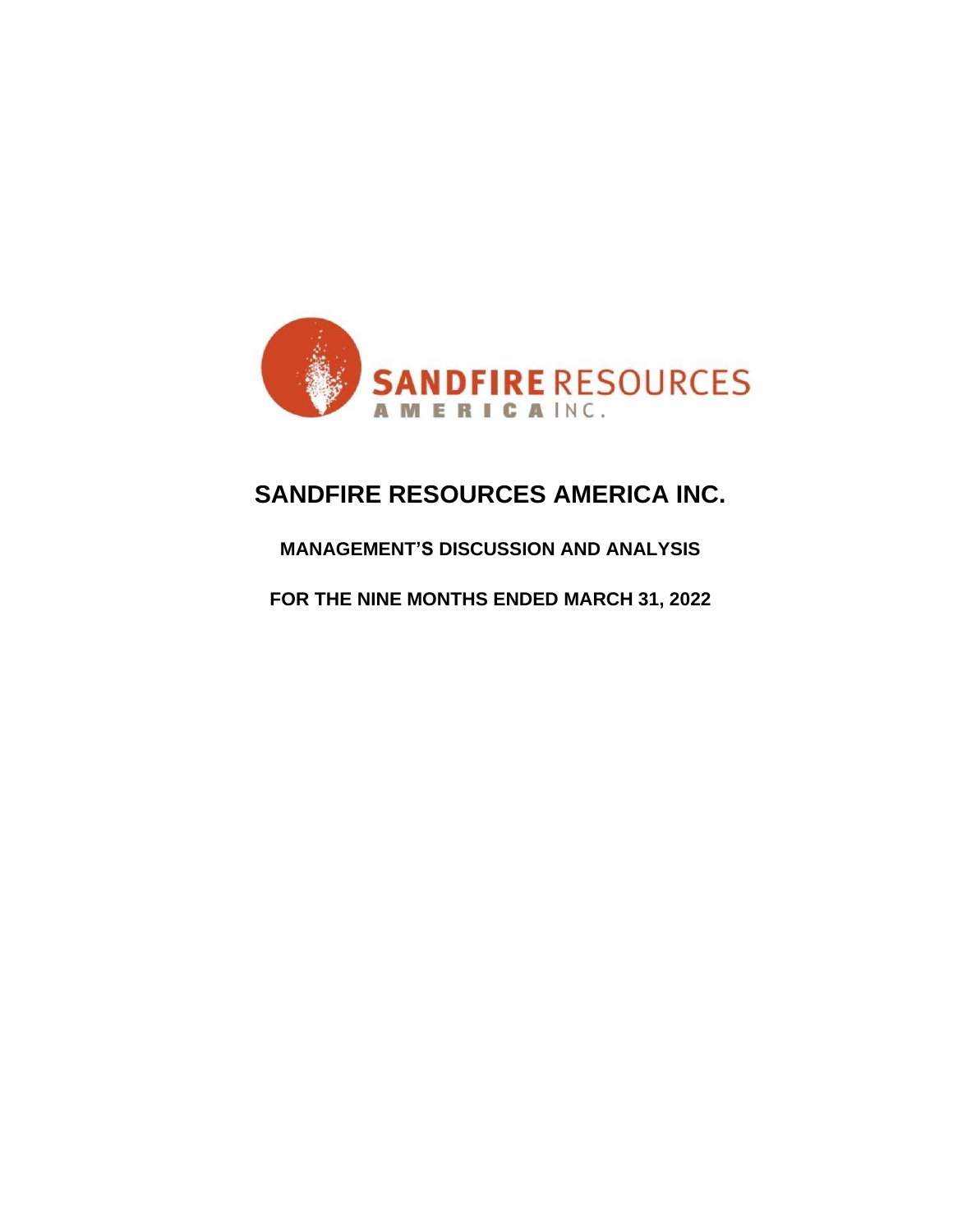# **TABLE OF CONTENTS**

| 2. |  |
|----|--|
| 3. |  |
| 4. |  |
| 5. |  |
| 6. |  |
| 7. |  |
| 8. |  |
| 9. |  |
|    |  |
|    |  |
|    |  |
|    |  |
|    |  |
|    |  |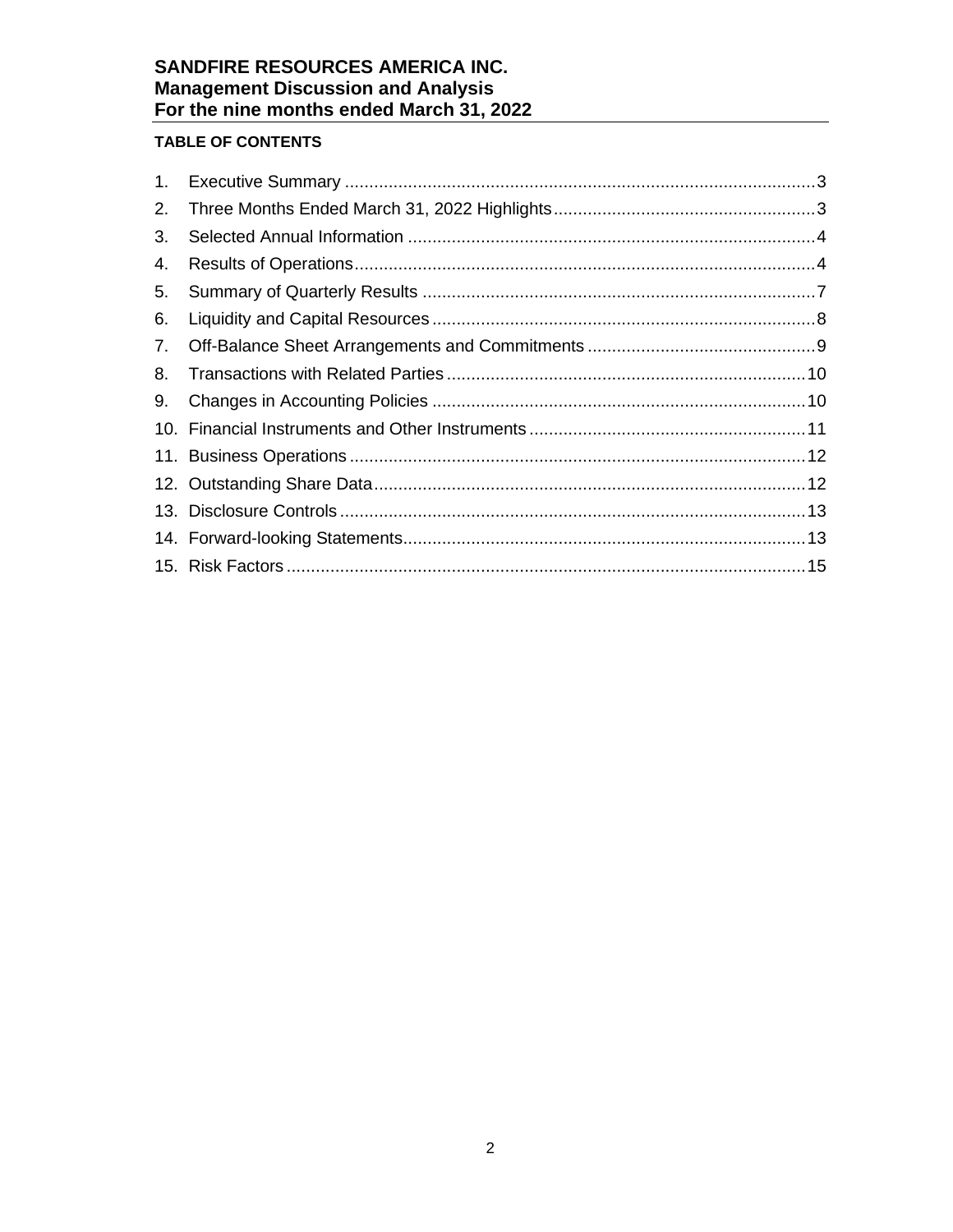## *Introduction*

This Management Discussion and Analysis ("MD&A") of Sandfire Resources America Inc. (the "Company") has been prepared by management as of May 27, 2022 and should be read in conjunction with the accompanying consolidated financial statements and related notes thereto of the Company for the nine months ended March 31, 2022, which were prepared in accordance with the International Financial Reporting Standard ("IFRS") as issued by the International Accounting Standards Board ("IASB") and Interpretations of the International Financial Reporting Interpretations Committee ("IFRIC"). All dollar figures are expressed in Canadian dollars unless otherwise stated. These documents and additional information on the Company are available on the Company's website at www.sandfireamerica.com or on SEDAR at www.sedar.com.

### <span id="page-2-0"></span>*1. Executive Summary*

Sandfire Resources America Inc. (the "Company") is focused on the exploration, development, and mining of its 100% owned flagship property, the Black Butte Copper Project in central Montana, USA. The Company plans to defend the permit, continue construction and operate a showcase underground copper mining operation using modern environmentally responsible mining and processing technologies to generate significant economic benefits for Montana and the Company's stakeholders.

On August 14, 2020, the Montana Department of Environmental Quality (the "MT DEQ") approved the Phase I Bonding for the underground Black Butte Copper project (the "Project") and issued a Final Mine Operating Permit allowing the Company the right to commence Phase I Development surface construction at the mine site.

# <span id="page-2-1"></span>*2. Three Months Ended March 31, 2022 Highlights*

The Company continued its 14,000m diamond drilling program over the Lowry Deposit which has an Inferred Mineral Resource of 8.3 million tonnes of 2.4% copper. Three rigs from American Drilling Corp. worked throughout the Quarter and two further rigs were hired from Ruen Drilling Inc. in December. The program is being delayed by difficult drilling conditions, Covid related absences and mechanical issues that are being exacerbated by supply chain issues. Note that the Lowry Deposit is not covered by the current Mine Operating Permit.

The Company continues to wait on a judgement from the District Court regarding a legal challenge to the Record of Decision which was lodged on June 4, 2020. Final submissions were lodged in October to the Hearings Examiner in the objection to the Company's water right modification application.

The Company signed a partnership agreement with Highlands College, Butte to develop a training pathway program for all Black Butte Copper Project employees.

The following table presents the total expenditures incurred on the Black Butte property to date:

|                                                                   | <b>Black Butte</b> |
|-------------------------------------------------------------------|--------------------|
| Resource Properties, net of currency translation                  | 6.974.172          |
| Accumulated Exploration and Project Support Costs project to date | 65,691,401         |
| Accumulated Engineering & Environment Costs project to date       | 9,840,840          |
| Accumulated Mining Study Costs project to date                    | 3,188,960          |
| Total expenditure at June 30, 2021                                | 85,695,373         |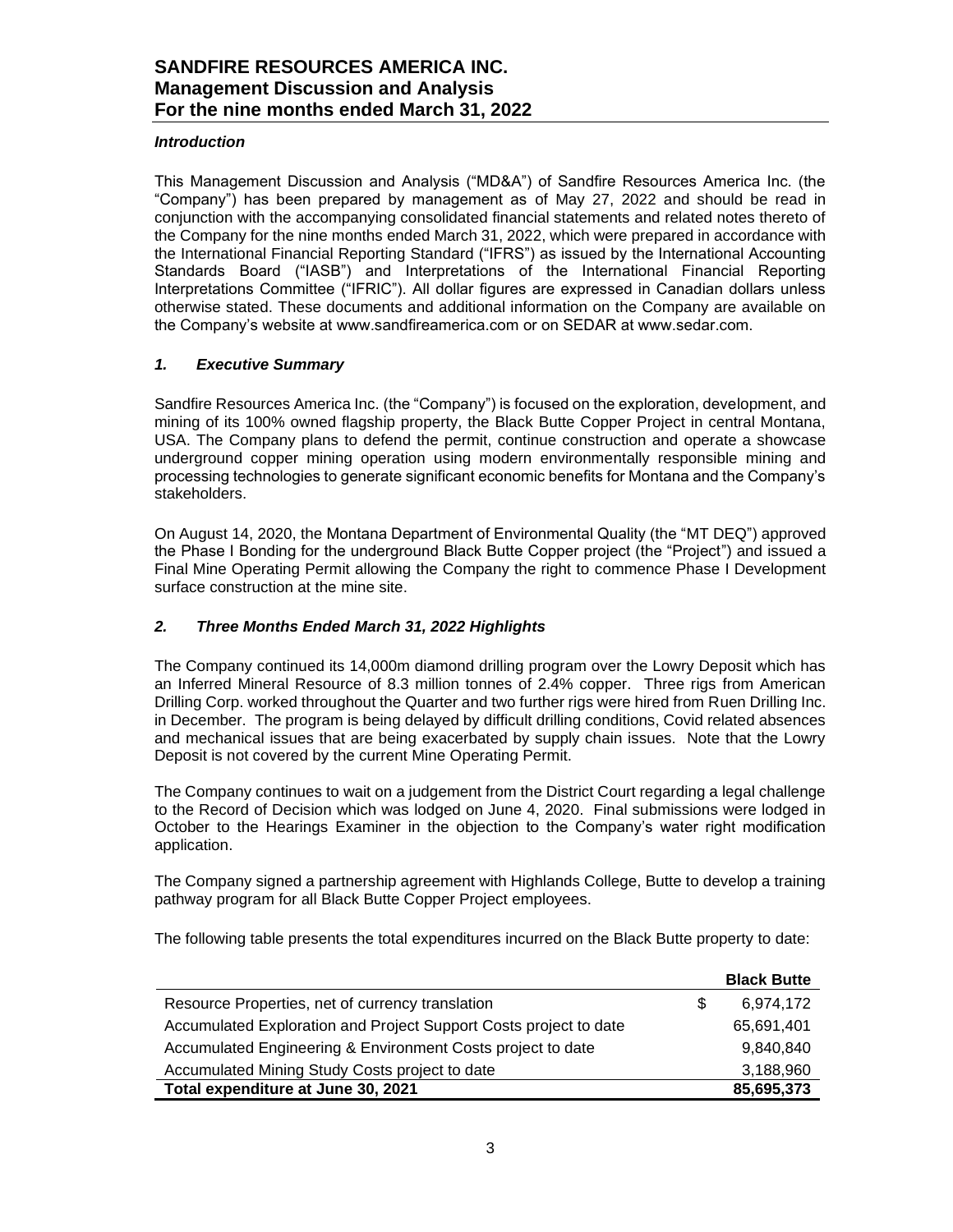| <b>Resource Properties</b>                                        | 312,340    |
|-------------------------------------------------------------------|------------|
| Resource Properties - currency translation                        | 40,219     |
| Exploration and Project Support Costs in the period               | 13,595,265 |
| Total expenditures for the nine months ended March 31, 2022       | 13,947,824 |
|                                                                   |            |
| Resource Properties, net of currency translation                  | 7,326,731  |
| Accumulated Exploration and Project Support Costs project to date | 79,286,666 |
| Accumulated Engineering & Environment Costs project to date       | 9,840,840  |
| Accumulated Mining Study Costs project to date                    | 3,188,960  |
|                                                                   |            |
| Total expenditure at March 31, 2022                               | 99,643,197 |

Exploration and evaluation costs incurred during the nine months ended March 31, 2022 and 2021 were as follows:

|                               | 2022            | 2021            |
|-------------------------------|-----------------|-----------------|
| Labor and short term benefits | \$<br>2,863,251 | \$<br>1,272,096 |
| Contractors and consultants   | 1,275,544       | 611,346         |
| Evaluation                    | 718,644         |                 |
| Permitting                    | 650,175         | 697,259         |
| <b>Drilling</b>               | 6,998,659       | 170,646         |
| Metallurgy/Assays             | 315,338         | 149,357         |
| <b>Public relations</b>       | 407,571         | 201,710         |
| <b>Supplies</b>               | 127,637         | 31,950          |
| Project travel                | 48,835          | 8,889           |
| Rents and storage             | 99,722          | 33,841          |
| Other                         | 89,889          | 50,504          |
| Total                         | 13,595,265      | \$<br>3,227,598 |

## <span id="page-3-0"></span>*3. Selected Annual Information*

|                                 | Year Ended June 30, |                |                  |  |
|---------------------------------|---------------------|----------------|------------------|--|
|                                 | 2021                | 2020           |                  |  |
|                                 |                     |                |                  |  |
| Total revenues                  | <b>SNil</b>         | <b>SNil</b>    | <b>SNil</b>      |  |
| Loss for the year               | \$(10,982,148)      | \$(10,858,928) | \$(14, 194, 658) |  |
| Comprehensive loss for the year | \$(11,782,157)      | \$(10,631,969) | \$(14,221,982)   |  |
| Loss per share                  | \$(0.01)            | \$(0.01)       | \$(0.02)         |  |
| Total assets                    | \$22,379,725        | \$9,451,074    | \$12,166,140     |  |
| <b>Total liabilities</b>        | \$3,502,655         | \$8,810,344    | \$1,147,326      |  |

# <span id="page-3-1"></span>*4. Results of Operations*

### **Black Butte Copper**

The Company incurred expenditures on the Black Butte Copper property during the nine months ended March 31, 2022 primarily due to water rights application, MT DEQ Mine Operating Permit defense, and set up for 2021/2022 exploration program.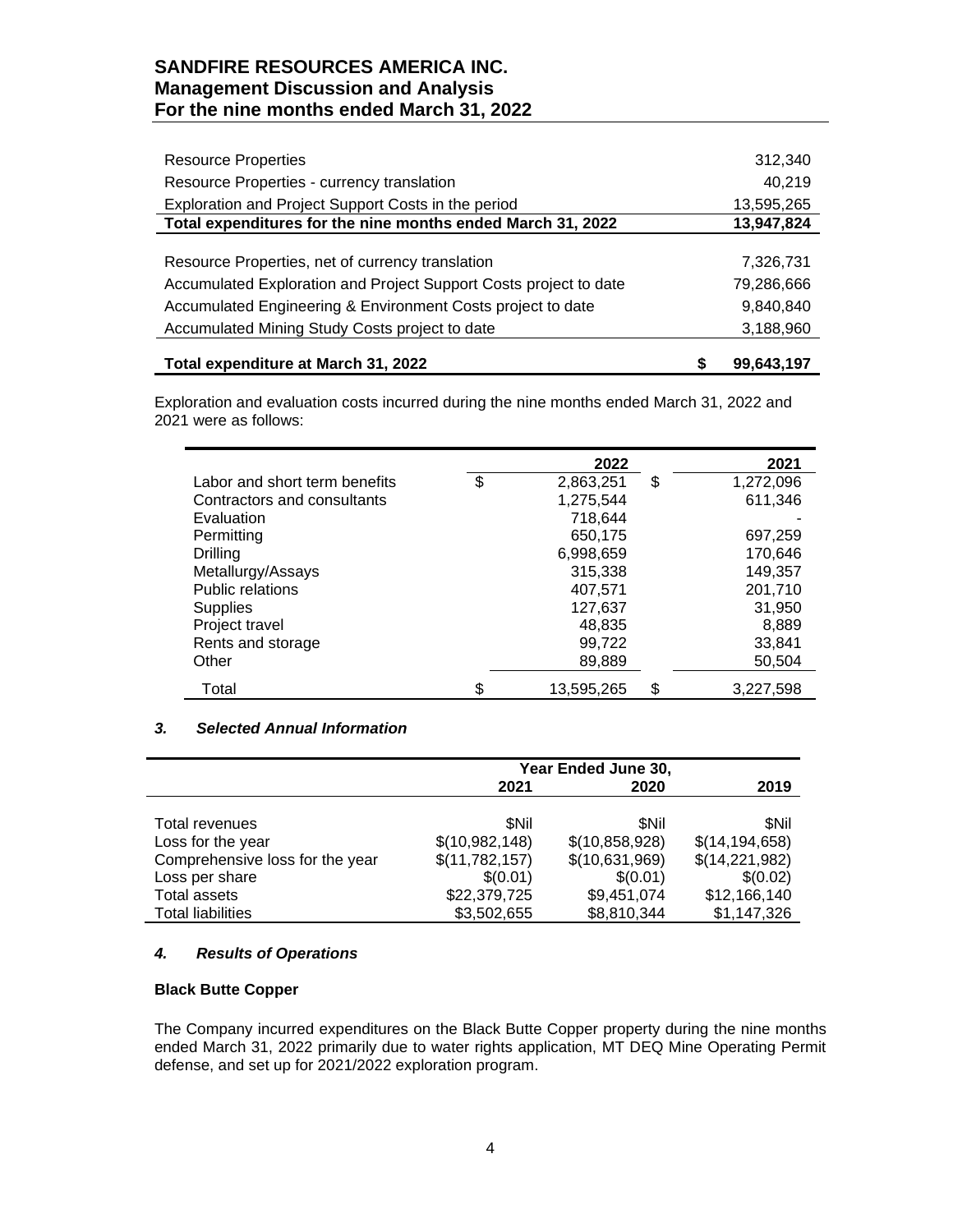Black Butte Copper exploration and evaluation costs increased to \$13,595,265 during the nine month period ended March 31, 2022 (Q3 2022) from \$3,227,598 during the nine months ended March 31, 2021 (Q3 2021). The Company continued to advance the project by analyzing data on the development of the Johnny Lee copper deposit and mobilization for the 2021/2022 Lowry drilling program.

### **Black Butte Copper Development**

On October 25, 2019, the Company announced an updated Mineral Resources estimate for the Johnny Lee deposit which was used for the Feasibility Study. With a measured and indicated resource of 10.9 million tonnes and an average grade of 2.9% Copper ("Cu"), the Black Butte Copper Project's Johnny Lee Deposit is one of the highest grade Cu developments currently underway in the world. The Johnny Lee Deposit contains measured resources of 2.0 million tonnes with an average grade of 3.5% Cu for 69.1 thousand tonnes (152 million lbs.) of Cu and indicated resources of 8.9 million tonnes with an average grade of 2.7% Cu for 241.8 thousand tonnes (533 million lbs.) of Cu.

The Black Butte Project Feasibility Study was released October 27, 2020 and in December 2020, the Company announced and filed an independent technical report prepared under National Instrument 43-101 entitled "Sandfire Resources America Inc., Black Butte Copper Project, Feasibility Study (Johnny Lee Deposit) and Mineral Resource Estimate Update (Lowry Deposit) – Technical Report NI 43-101".

During Q3, 2020, the Company signed a construction contract for the commencement of a preconstruction surface earthworks program with MK Weeden, a Lewistown, Montana company. In addition, it signed a fencing contract with a local Meagher County business, Menard Construction Inc. These two contractors employed up to 45 Montanans on the early earthworks project that started in August 2020 and completed work in December 2020. The \$4 million pre-construction earthworks program to construct the Portal Pad and the Brine & Contact Water Pond was successfully completed in December 2020 without any reportable safety or environmental incidents. The program employed over 60 employees and local contractors.

The Company successfully closed a Rights Offering on December 30, 2020 issuing 200,539,763 common shares of the Company at \$0.15 per share for gross proceeds of \$30,080,965, representing 100% of the total rights offered.

The Company entered into a contract with American Drilling Corp. commencing in August 2021 and Ruen Drilling Inc. commencing in December 2021 to complete 14,000m of diamond drilling over the Lowry deposit which has a reported Inferred Mineral Resource of 8.3 million tonnes of 2.4% copper. Note that the Lowry deposit is not covered by the current Mine Operating Permit.

### **Black Butte Copper Permitting**

On March 11, 2019, the MT DEQ issued a Draft Environmental Impact Statement ("EIS") for the Company's Black Butte Copper Project. The public comment period was open for 60-days closing on May 10, 2019. The MT DEQ then commenced responding to the numerous comments raised by the public with assistance per request of the Company.

On March 13, 2020,

MT DEQ issued a final EIS which signaled that the MT DEQ, and its independent thirdparty environmental consultants, had completed all environmental reviews related to Black Butte Copper and all issues raised during the public comment period had been responded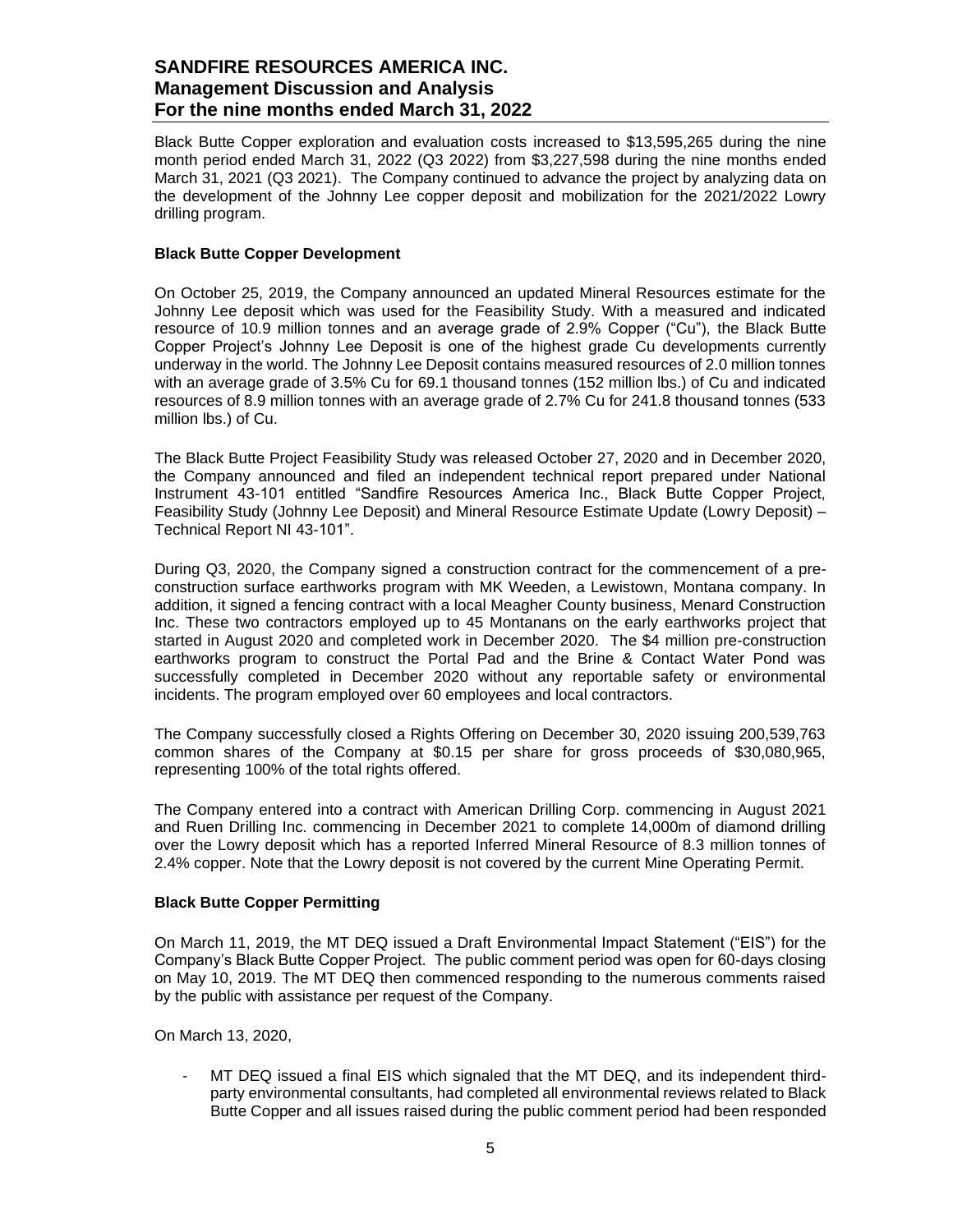to. On April 9, 2020, the MT DEQ released a positive Record of Decision (the "RoD") granting a Mine Operating Permit to Tintina Montana Inc., a wholly-owned subsidiary of the Company ("TMI"). This allows the Company to proceed with construction of the Project once MT DEQ bonding requirements are satisfied.

- the Montana Department of Natural Resources & Conservation (the "MT DNRC") issued a positive Preliminary Determination ("PD") in response to the water right owners' application to modify their irrigation water rights to include leasing water for mitigation for the Black Butte Copper project. This PD is subject to objection from other impacted water right owners and users. In January 2021, the DNRC Hearings Examiner assigned to adjudicate the objections to the Company's Water Rights Modification appointed four in-house experts to review the PD prior to making a Final Determination.
- The Montana DNRC Hearings Examiner set a deadline of October 26, 2021, for all files, briefs, and reply briefs regarding an unresolved objection to the water right modifications, by which date all materials were delivered. A ruling and/or hearing date is pending.

On May 19, 2020, the MT DEQ issued a Phase I bonding number establishing a bond of \$4.65 million for the Black Butte Copper Project. The Company satisfied the Phase I bonding requirement in August 2020 and the MT DEQ issued a Final Mine Operating Permit on August 14, 2020 allowing the Company the right to commence Phase I development surface earth works construction at the mine site. The Company will be required to post additional bonding for Phase II construction which is the complete development of the Mine & Process plans. An amount for the Phase II bonding requirement is yet to be determined.

On June 4, 2020, a legal challenge to the RoD was lodged in the 14th Judicial Court in Meagher County, Montana against the MT DEQ and TMI by a number of groups who oppose resource development in Montana. Through 2020 and 2021 all sides issued numerous filings resulting in an Administrative Record of approximately 90,000 pages. On July 16, 2021, District Court Judge Bidegary heard oral arguments for summary judgement from plaintiffs and defendants regarding a legal complaint filed on June 4, 2020 by the plaintiffs claiming to represent the environmental community. The suit was filed jointly against the MT DEQ and TMI. On April 8, 2022, Judge Bidegary ruled in favor of the plaintiffs. The Company and co-defendant, MT DEQ, will supply recommendations for remedies for her ruling to the judge by late May 2022, as will opposing attorneys. Upon the judge's issuance of an order for remedies, the Company can determine what portions of, if not all of, the ruling to appeal to Montana Supreme Court, and what work may be continued on the property prior to resolution of the ruling. Additional intervenors in the suit supporting the MT DEQ and TMI include Meagher County, Broadwater County, and the Montana Department of Justice.

# **Black Butte Copper Exploration**

The property contains sediment-hosted zones of massive sulfide mineralization originally explored by Cominco American Inc. ("Cominco") and BHP/Utah International ("BHP") during the 1980's and early 1990's. The drilling undertaken by Cominco American Inc. and BHP had encountered significant zones of strata-bound copper sulfide with cobalt in multiple bedded pyrite zones in the lower part of the Precambrian Belt Super group; this same stratigraphic unit hosts the Sullivan zinclead-silver deposit. The Company began core drilling on the property on September 15, 2010. Since then, the Company has drilled a total of 69,037m on the property.

The Lowry Deposit, which is about 2,200 meters east of the Johnny Lee Zone, has an inferred resources of 8.3 million tonnes of 2.4% copper. This deposit is not covered by the current Mine Operating Permit. In March, the company completed 8,642 meters of Core drilling at Lowry. Drill data is still being collected, reviewed, and finalized, in preparation to conduct a Pre-feasibility study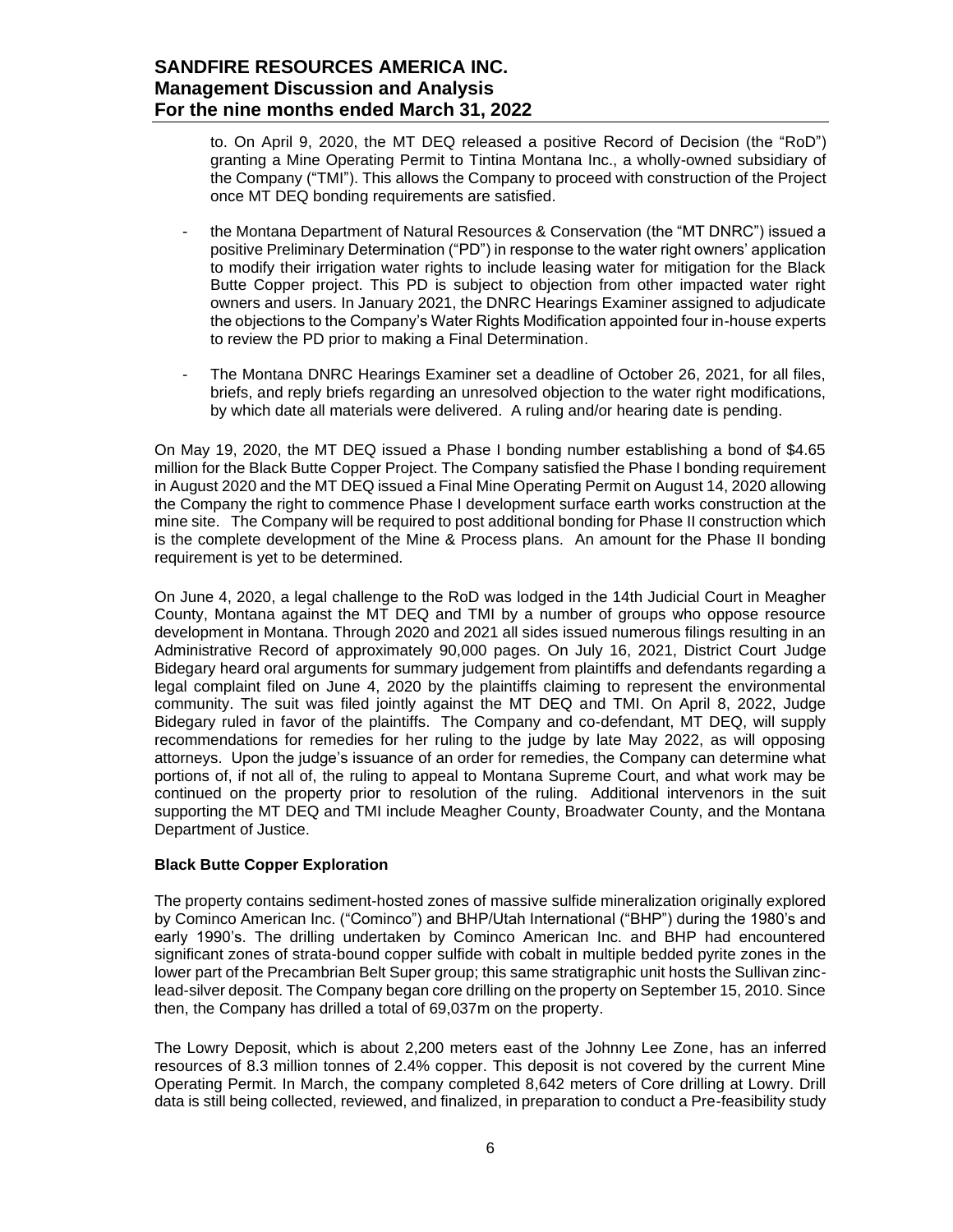on this deposit. The Prefeasibility Study is targeted for completion in March 2023. Additional resource estimation, metallurgical testing, hydrologic investigations, and engineering studies will be required to complete this Prefeasibility Study.

### *Qualified Persons*

Jerry Zieg, Senior Vice President of Exploration for the Company is a Qualified Person for the purposes of National Instrument 43-101 ("NI 43-101") and has reviewed and approved the information of a scientific or technical nature contained in this MD&A.

# **Corporate Expenditure Summary**

During the nine months ended March 31, 2022:

- The Company incurred a net loss of \$15,647,243 or \$0.02 per share during the first nine months of the fiscal year ended June 30, 2022 ("YTD 2022") as compared to a net loss of \$9,057,889 or \$0.01 per share during the comparable period in the prior year, representing an increase in net loss of \$6,589,354.
- During YTD 2022, exploration and evaluation costs increased by \$6,597,136 compared to same period in 2021 primarily due to legal fees to defend permit and mobilization for 2021/2022 Lowry drilling program.
- Office, administration and miscellaneous expenses increased by \$255,065 due primarily to increased insurance costs and higher audit fees.
- Professional fees decreased by \$179,803 due to higher audit and accounting costs and legal fees.
- The majority of foreign currency reserve ("FCR") represents the differences arising from the translation of its sole subsidiary from the functional currency in United States dollars to the reporting currency of the Company in Canadian dollars. FCR is accumulated in foreign currency reserve until the disposal of a subsidiary. A disposal or partial disposal will result in a realized foreign exchange gain or loss which will be recorded in earnings.

The Company's cash and cash equivalents at March 31, 2022 totalled \$2,861,466 compared to \$4,164,711 at June 30, 2021. Accounts payable and accrued liabilities at March 31, 2022 increased by \$1,726,429 compared to June 30, 2021 primarily due to an increase in vendor accruals related to the Black Butte Copper Project. At March 31, 2022, the Company has accrued reclamation costs of \$2,454,015 based upon the present value of its best estimate of future restoration costs of the Black Butte property.

The Company had an accumulated deficit at March 31, 2022 of \$144,468,579 compared to \$128,821,336 at June 30, 2021, which has been funded primarily by the issuance of equity. The Company's ability to continue its operations and to realize assets at their carrying values is dependent upon obtaining additional financing sufficient to cover its operating costs.

### <span id="page-6-0"></span>*5. Summary of Quarterly Results*

The following is a summary of the Company's results for the eight most recently completed quarters ended March 31, 2022. These results are taken from the interim and annual consolidated financial statements, which are prepared in accordance with International Financial Reporting Standards ("IFRS") applicable to interim financial statements.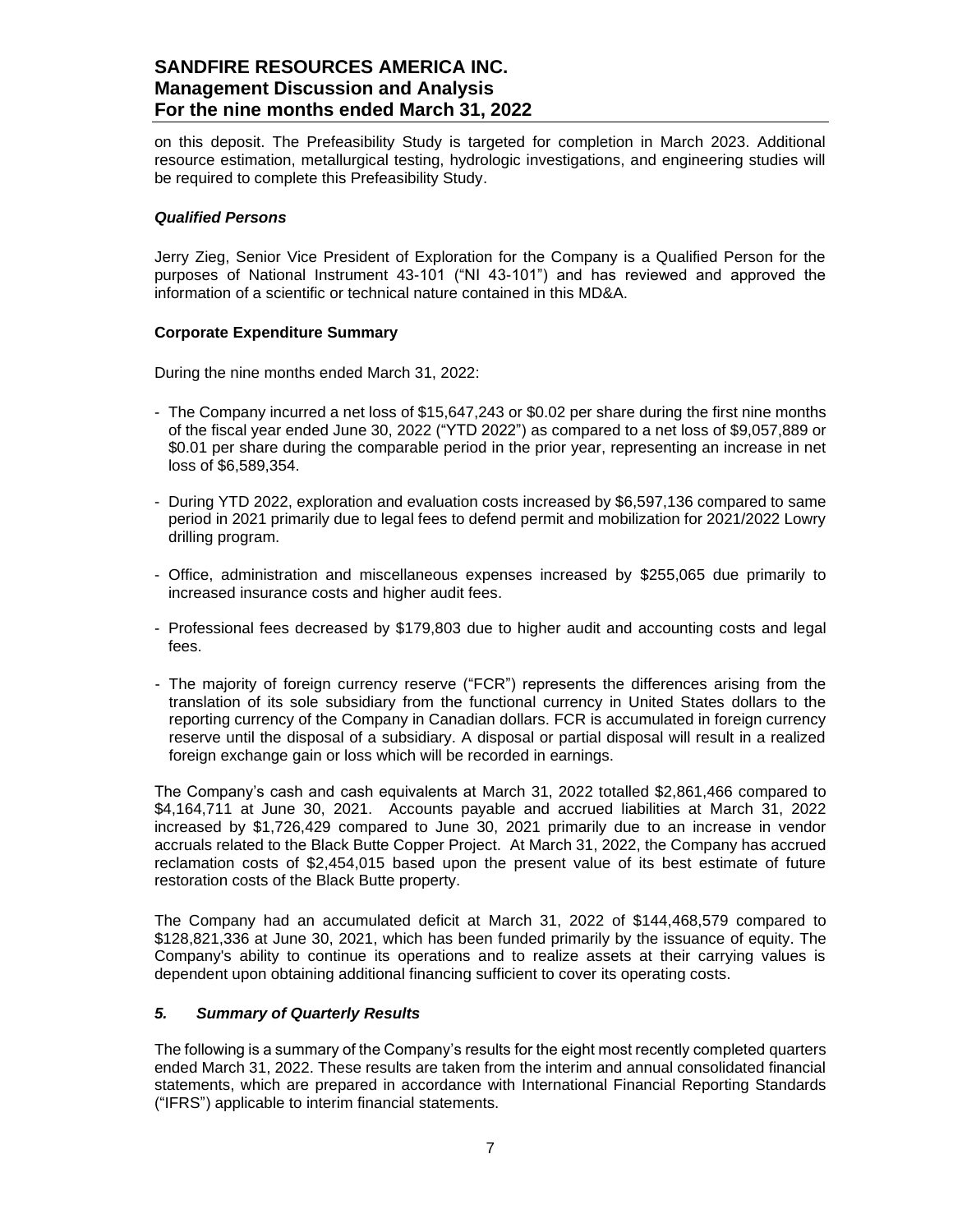| <b>Quarter Ended</b> | Total<br><b>Revenues</b> | <b>Loss for the Period</b> | <b>Basic and Diluted</b><br><b>Loss Per share</b> |
|----------------------|--------------------------|----------------------------|---------------------------------------------------|
| June 30, 2020        | \$ Nil                   | \$ (2,474,577)             | \$ (0.00)                                         |
| September 30, 2020   | \$ Nil                   | \$ (2,622,747)             | \$ (0.00)                                         |
| December 31, 2020    | \$Nil                    | \$ (2, 114, 570)           | \$ (0.00)                                         |
| March 31, 2021       | \$Nil                    | \$ (4,320,571)             | \$ (0.00)                                         |
| June 30, 2021        | \$Nil                    | \$(1,924,260)              | \$(0.01)                                          |
| September 30, 2021   | \$Nil                    | \$ (2,877,560)             | \$ (0.00)                                         |
| December 31, 2021    | \$ Nil                   | \$(6,356,522)              | \$ (0.01)                                         |
| March 31, 2022       | \$Nil                    | \$(6,413,162)              | \$ (0.01)                                         |

### <span id="page-7-0"></span>*6. Liquidity and Capital Resources*

At March 31, 2022, the Company reported negative working capital of \$12,788,611. Net decrease in cash and cash equivalents for the nine months ended March 31, 2022 was \$1,303,245, leaving cash and cash equivalents in the amount of \$2,861,466. The increase in cash is attributable to receipt of proceeds of \$13,106,855 borrowing from the Company's majority own shareholder, Sandfire Resources Ltd.

Current assets excluding cash at March 31, 2022 consist of prepaid expenses and other assets of \$164,034. Current liabilities at March 31, 2022 consist of accounts payable and accrued liabilities of \$2,677,959, the current portion of lease liabilities of \$29,297, and loan payable – related party of \$13,106,855.

During the nine month period ended March 31, 2022 and the year ended June 30, 2021, TMI and the Company as guarantor, entered into various Bridge Loan Agreements, denominated in USD with Sandfire Resources Ltd (parent) for short-term funding of day to day operations. The date of each loan agreement and the amount borrowed are as follows:

|                    | Nine months<br>ended March 31. |            |    | Year ended    |
|--------------------|--------------------------------|------------|----|---------------|
| Date of Loan       |                                |            |    | June 30, 2021 |
| July 1, 2020       | \$                             | ۰.         | \$ | 6,790,235     |
| October 23, 2020   |                                |            |    | 1,358,047     |
| December 2, 2020   |                                |            |    | 4,074,141     |
| September 20, 2021 |                                | 3,744,816  |    |               |
| December 15, 2021  |                                | 4,993,088  |    |               |
| February 28, 2022  |                                | 4,368,951  |    |               |
|                    |                                |            |    |               |
|                    | \$                             | 13,106,855 | -S | 12,222,423    |

On December 29, 2020, the Company repaid all outstanding balances of the loans borrowed during the year ended June 30, 2021. The loan terms of the September 20, 2021, December 15, 2021, and February 28, 2022 loans specify that repayment of the loans was the earlier of (i) July 30, 2022 or (ii) 7 days after Sandfire Resources America Inc. completes either a debt or equity financing with gross proceeds of at least US\$21 million.

Interest on the loans was set at 5% per annum and interest is payable on the last day of each calendar month. Interest expense on these loans was \$191,196 and \$357,176 for the nine month periods ended March 31, 2022 and 2021, respectively.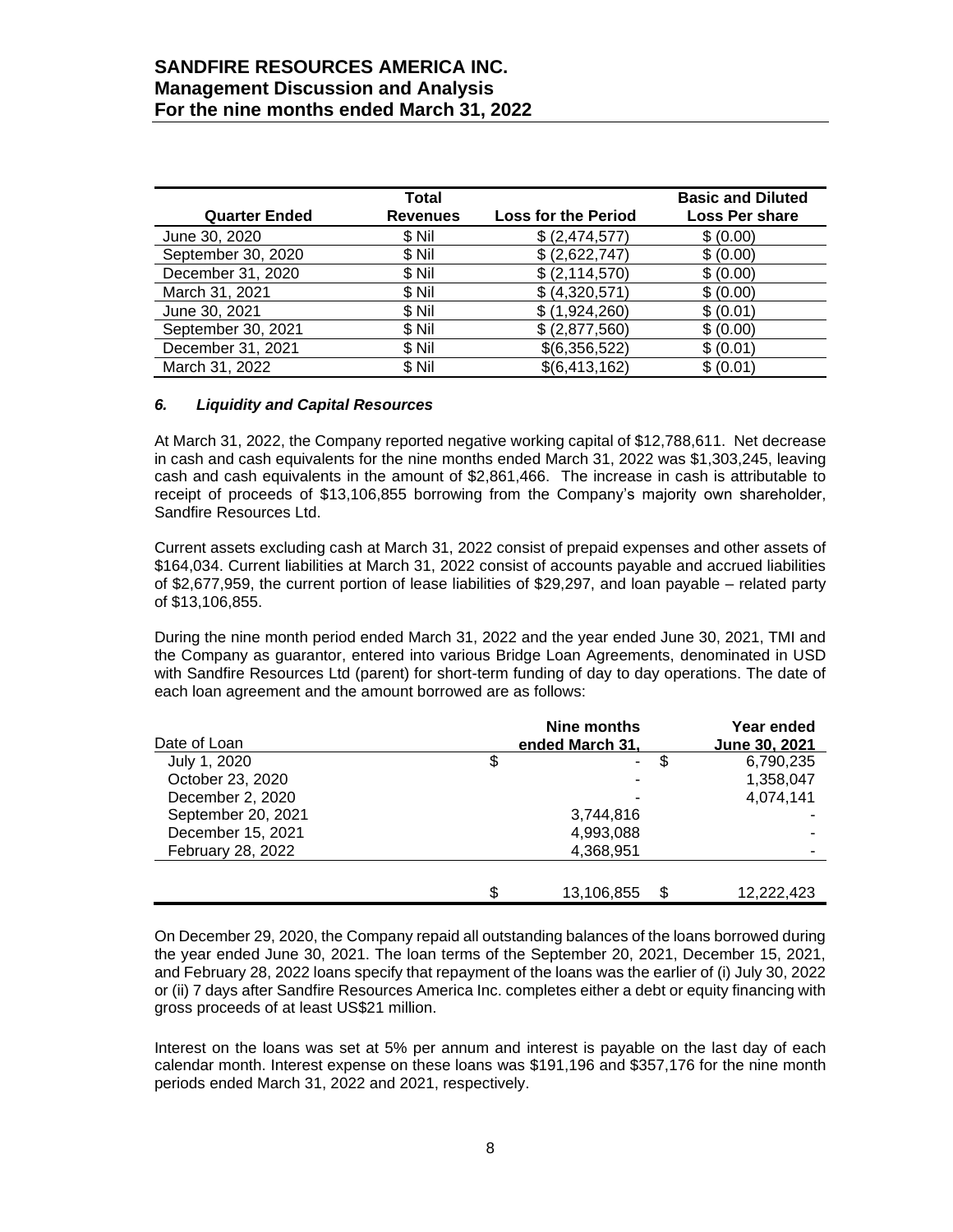A final EIS was issued on March 13, 2020 by the MT DEQ which was followed by a MT DEQ positive record of decision on April 9, 2020 which will allow development and underground mining of the Johnny Lee deposit at the Project to proceed. On August 14, 2020, the MT DEQ issued a final approval for the Phase I Bonding for the underground construction of the Project. The MT DEQ has approved the bond posting and has issued a Final Mine Operating Permit allowing the Company the right to commence Phase I Development surface construction at the mine site.

The Company is in the exploration and development phase, and therefore has yet to achieve profitability and has incurred significant losses and negative cash flows from operations. The Company has concluded that the working capital as held at March 31, 2022, is insufficient to fund all committed and non-discretionary expenditures for at least the next twelve months. Unless additional funds are raised, the Company may have insufficient funds to realize its assets and discharge its liabilities in the normal course of business.

The conditions described above indicate the existence of material uncertainty that may cast significant doubt on the Company's ability to continue as a going concern. The Company plans to address this uncertainty by raising additional funds in the capital markets or through debt financing in calendar year 2022. Many factors influence the Company's ability to raise funds, and there is no assurance that the Company will be successful in obtaining the required financing for these or other purposes, including for general working capital. These financial statements do not contain any adjustments to the amounts that may be required should the Company be unable to continue as a going concern. Such adjustments could be material.

Since March 2020, several governmental measures have been implemented in the United States, where the Company's operations are located and the rest of the world in response to the coronavirus (COVID-19) pandemic. While the impact of COVID-19 and these measures are expected to be temporary, the current circumstances are dynamic and the impacts of COVID-19 on the Company's business operations cannot be reasonably estimated at this time. The Company anticipates this could have an adverse impact on its business, results of operations, financial position, and cash flows into 2022. The Company continues to operate its business, and in response to US Federal and State and Canadian Federal and Provincial emergency measures, has requested its employees and consultants work remotely if exposed to COVID-19 or showing symptomatic signs of COVID-19. These government measures, which could include government mandated closures of the Company' operations or that of its contractors, could impact the Company's ability to conduct its planned programs in a timely manner.

### <span id="page-8-0"></span>*7. Off-Balance Sheet Arrangements and Commitments*

At the date of this MD&A, the Company had no off-balance sheet arrangements. The Company has commitments to incur lease payments as disclosed in Note 6 and resource property payments as disclosed in Note 7 of the Consolidated Financial Statements for the nine month period ended March 31, 2022.

As of June 30, 2021, TMI received a complaint relating to its participation in a 2018 Montana antimining initiative that failed. Subsequent to June 30, 2021, on August 2, 2021, the U.S. Federal Election Commission notified the Company that it had voted to dismiss the matter.

On June 4, 2020, a legal challenge to the MT DEQ's Record of Decision was lodged in the 14th Judicial Court in Meagher County, Montana against the MT DEQ and TMI by a number of groups who oppose resource development in Montana. The Company will continue to review the challenge and will seek to work with the MT DEQ to defend this litigation vigorously. On July 22, 2020, the Company filed a response and is awaiting further instructions from the Court. The initial hearing took place on July 16, 2021 and Company is waiting for the Court's decision. While the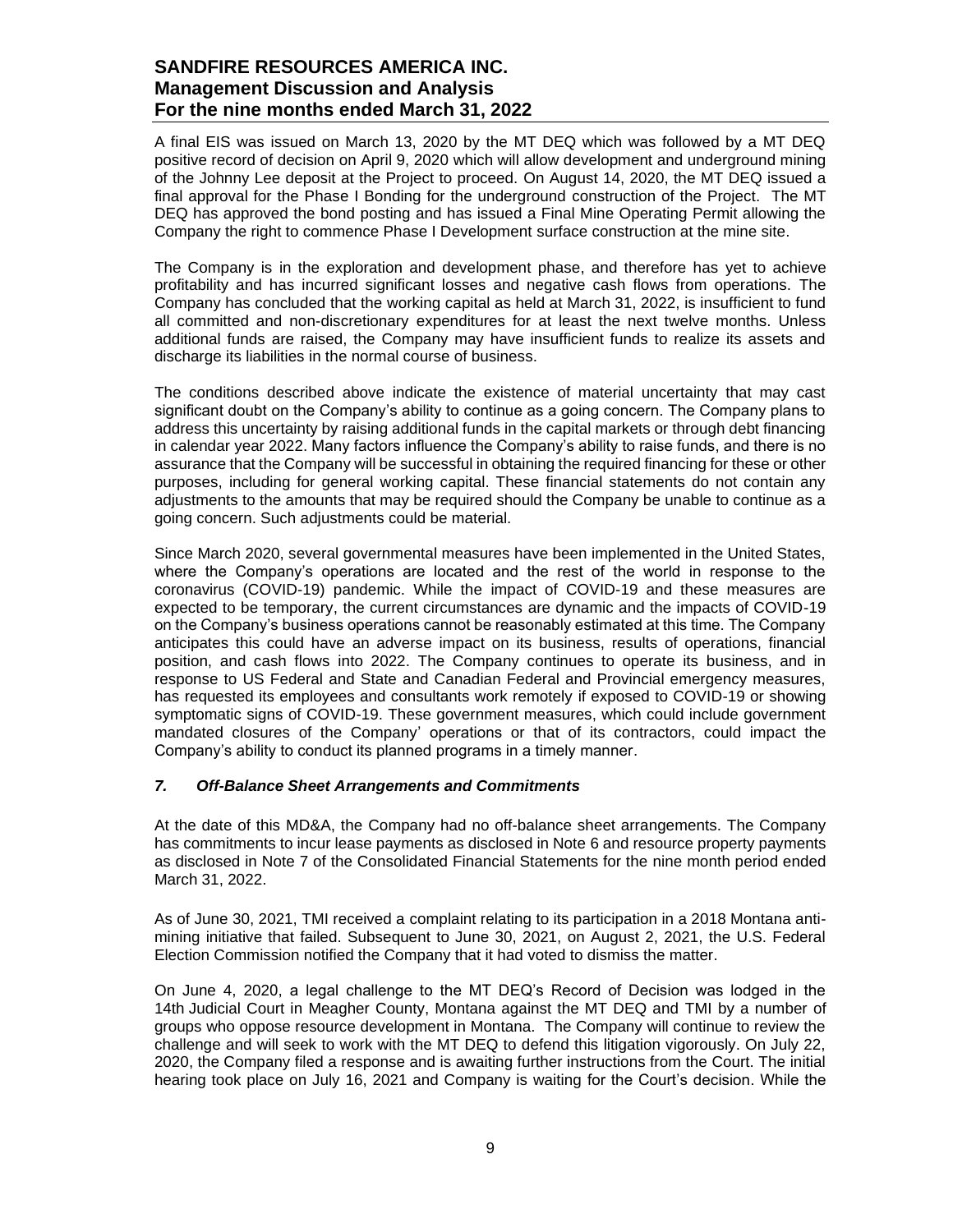Company does not believe that either of these challenges have any merit, they do have the potential to delay the development timeline.

Subsequent to June 30, 2021, on July 16, 2021, District Court Judge Bidegary heard oral arguments for summary judgement from plaintiffs and defendants regarding the legal challenge. To date, the legal challenge has not resulted in any interference with development activities and construction continues. A decision on the case is pending and may take several months.

The Company currently has a lease arrangement with two local ranches to lease sufficient water rights to allow mining and processing operations to proceed. The leased water rights will need to be modified through an administrative proceeding with the MT DNRC in order to be used to mitigate the beneficial use of water pumped out of the Black Butte operations for mineral processing. This administrative proceeding will determine if the modifications meet the statutory criteria. Once the MT DNRC approves the modifications, the agency's decision is subject to objection and appeal by affected parties.

In September 2018, the ranches submitted applications to the MT DNRC requesting to modify their water rights to permit their use to mitigate the water beneficially used in the Black Butte operations. On March 13, 2020, the MT DNRC issued Preliminary Determinations to Grant (PD) the change applications, finding that the applications met requirements. The MT DNRC issued a public notice of the determination, which gave affected parties the opportunity to file objections to the MT DNRC's determination. Because the MT DNRC received objections to the PDs by a number of groups who oppose resource development in Montana, the objections will be heard by a MT DNRC hearing examiner in an administrative contested case proceeding. After the hearing examiner issues a final order on the applications, the non-prevailing party will have the opportunity to appeal the decision to the district court or the Montana Water Court. Final decisions by either of those courts are appealable to the Montana Supreme Court.

### <span id="page-9-0"></span>*8. Transactions with Related Parties*

The following key management personnel compensation and related party transactions took place during the financial period:

|                          | For the nine months ended<br>March 31, |  |           |
|--------------------------|----------------------------------------|--|-----------|
|                          | 2022                                   |  | 2021      |
| Short-term benefits      | 1,000,931                              |  | 1,625,566 |
| Share-based compensation | 73.561                                 |  | 2,650     |
| Total remuneration       | 1.074.492                              |  | 1,628,216 |

The remuneration of directors and other members of key management is included in short-term benefits and share-based payments.

# <span id="page-9-1"></span>*9. Changes in Accounting Policies*

The preparation of financial statements in conformity with IFRS requires the Company to establish accounting policies and to make estimates that affect both the amount and timing of the recording of assets, liabilities, revenues and expenses.

A detailed summary of the Company's significant accounting policies is included in Note 2 and 3 of the Consolidated Financial Statements for years ended June 30, 2021 and 2020. No new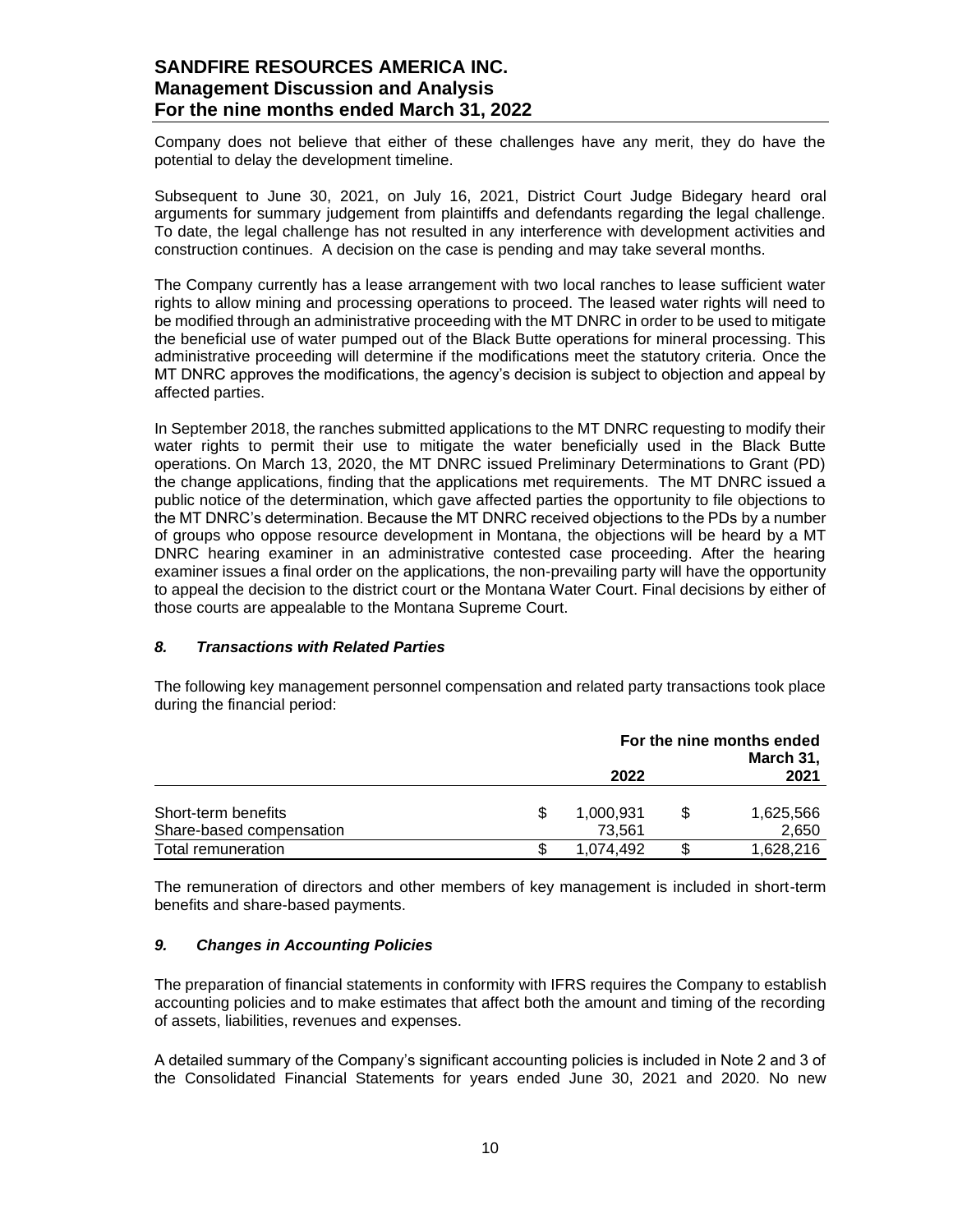accounting standards were adopted by the Company during the three months ended March 31, 2022.

#### <span id="page-10-0"></span>*10. Financial Instruments and Other Instruments*

Fair value is the price that would be received to sell an asset or paid to transfer a liability in an orderly transaction between market participants at the measurement date. The fair value hierarchy has three levels to classify the inputs to valuation techniques used to measure fair value. The fair value hierarchy establishes three levels to classify the inputs to valuation techniques used to measure fair value.

Level 1 inputs are quoted prices (unadjusted) in active markets for identical assets or liabilities.

Level 2 inputs are quoted prices in markets that are not active, quoted prices for similar assets or liabilities in active markets, inputs other than quoted prices that are observable for the asset or liability (interest rate, yield curves), or inputs that are derived principally from or corroborated observable market data or other means.

Level 3 inputs are unobservable (supported by little or no market activity). The fair value hierarchy gives the highest priority to Level 1 inputs and the lowest priority to Level 3 inputs.

As of March 31, 2022, the carrying value of the Company's financial instruments approximates their fair value due to their short terms to maturity.

#### Liquidity risk

The Company manages liquidity risk by maintaining an adequate cash balance. The Company continuously monitors and reviews both actual and forecasted cash flows, and also matches the maturity profile of financial assets and liabilities.

#### Interest rate risk

The Company's cash and cash equivalents are subject to interest rate price risk. The Company's interest rate risk management policy for cash and cash equivalents is to purchase highly liquid investments with a term to maturity of three months or less on the date of purchase. The Company does not engage in any hedging activity. The Company earned \$6,695 in interest income during the nine months ended March 31, 2022.

#### Credit risk

The Company maintains substantially all of its cash with major financial institutions. Deposits held with these institutions may exceed the amount of insurance provided on such deposits.

#### Foreign currency risk

As the Company operates on an international basis, currency risk exposures arise from transactions and balances denominated in foreign currencies. The Company's foreign exchange risk arises primarily with respect to the U.S. dollar. A significant portion of the Company's cash and cash equivalents, accounts payable, and expenses are denominated in U.S. dollars. Fluctuations in the exchange rates between these currencies and the Canadian dollar could have a material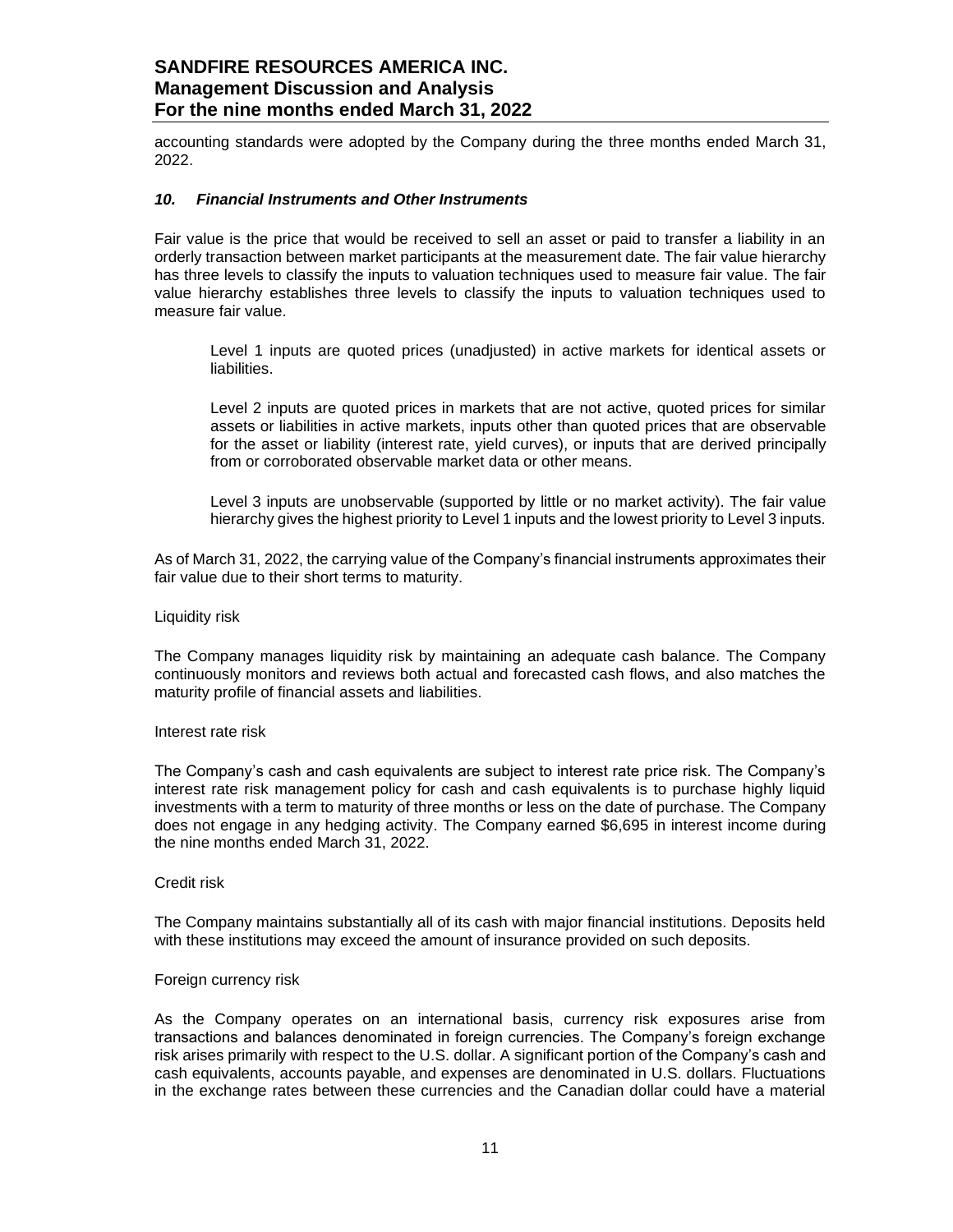effect on the Company's business, financial condition and results of operations. The Company does not engage in any hedging activity.

There have been no changes in the Company's objectives and policies for managing the abovementioned risks and there has been no significant change in the Company's exposure to each risk during the nine months ended March 31, 2022. As at March 31, 2022, a 10% change in U.S. dollar against Canadian dollar would result in a \$0.4 million (March 31, 2021: \$2.0 million) decrease or increase in the Company's net comprehensive loss.

### <span id="page-11-0"></span>*11. Business Operations*

The Company was incorporated on July 30, 1998 under the laws of British Columbia and is a mining exploration and development company. At the date hereof, Sandfire Resources Ltd. owns approximately 86.9% of the issued and outstanding common shares of the Company. Pursuant to the provisions of the BCBCA, the Company is considered to be a subsidiary of Sandfire Resources Ltd. as the Company is controlled by Sandfire Resources Ltd. The address of the Company's corporate and head office is 10th Floor, 595 Howe Street, Vancouver, British Columbia, V6C 2T5, Canada.

Effective February 2, 2018, the Company changed its name to Sandfire Resources America Inc. Its stock symbols are "SFR.V" is on the TSX Venture Exchange and "SRAFF" on the U.S. OTC Market.

The Company is in the process of evaluating and obtaining water rights for its resource properties and has determined that these properties contain ore reserves that are economically recoverable other than those covered in the independent technical report prepared under National Instrument 43-101 entitled "*Sandfire Resources America Inc., Black Butte Copper Project, Feasibility Study (Johnny Lee Deposit) and Mineral Resource Estimate Update (Lowry Deposit) – Technical Report NI 43-101*". The recoverability of amounts shown for resource properties is dependent upon the discovery of economically recoverable reserves, the ability of the Company to obtain necessary financing to complete the development and upon future profitable production or proceeds from the disposition thereof.

### <span id="page-11-1"></span>*12. Outstanding Share Data*

Summary of Outstanding Share Data at the date of this report:

- a. Authorized: Unlimited common shares without par value; Issued and outstanding: 1,023,352,794 common shares
- b. Stock options: Options outstanding: 1,250,000
- c. Stock units: Units outstanding: 1,710,454
- d. Warrants: Warrants outstanding: nil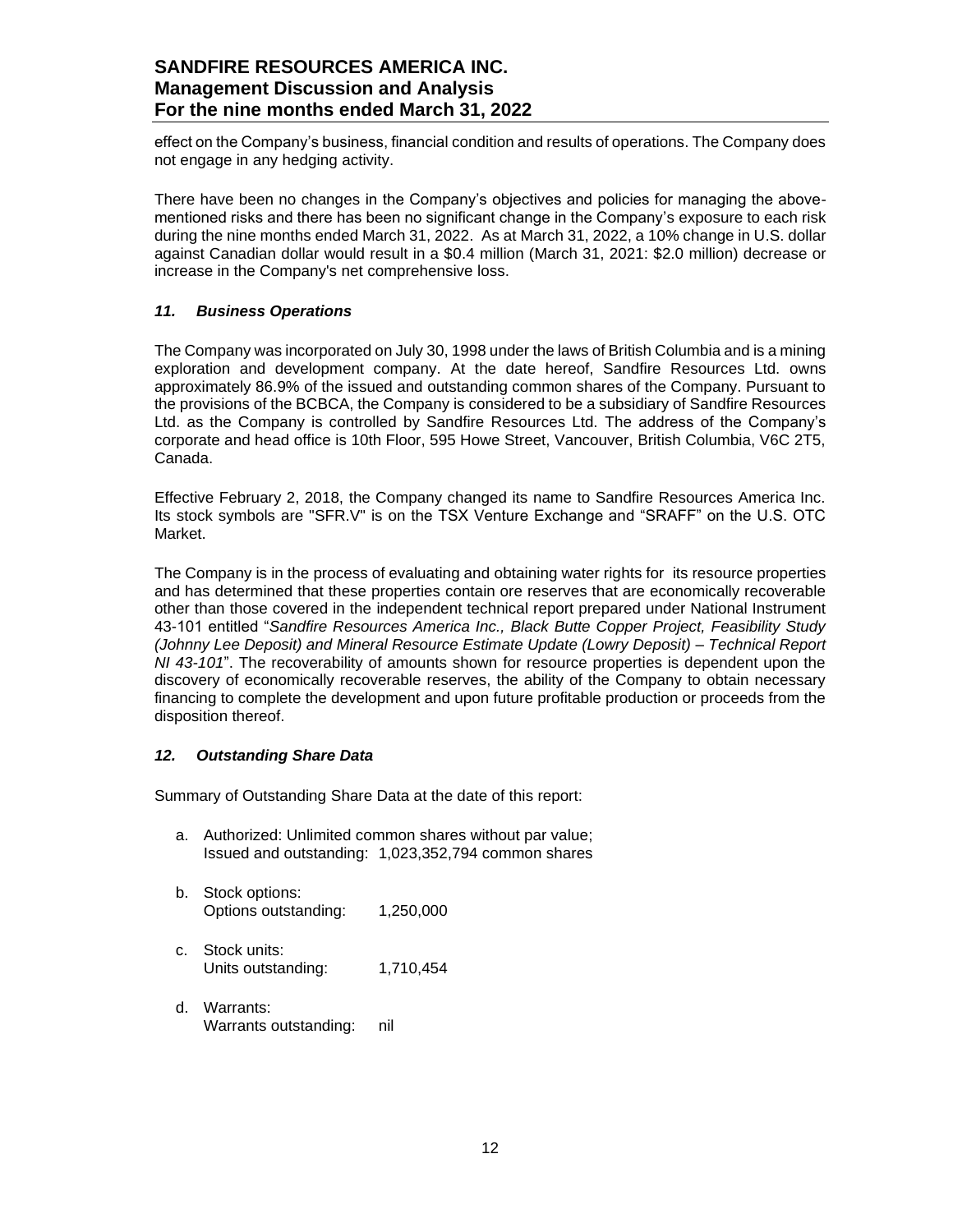## <span id="page-12-0"></span>*13. Disclosure Controls*

Management has designed disclosure controls and procedures, or has caused them to be designed under its supervision to provide reasonable assurance that material information relating to the Company, including its consolidated subsidiaries, is made known to management, particularly during the period in which the annual filings are being prepared.

Management has also designed such internal control over financial reporting to provide reasonable assurance regarding the reliability of financial reporting and preparation of the consolidated financial statements for the nine months ended March 31, 2022, in accordance with IFRS. There has been no change in the Company's disclosure controls and procedures or in the Company's internal control over financial reporting that occurred during the most recently completed period that has materially affected, or is reasonably likely to materially affect, the Company's disclosure controls and procedures or internal control over financial reporting.

The Chief Executive Officer and Chief Financial Officer of the Company have evaluated the effectiveness of the Company's disclosure controls and procedures in place at March 31, 2022. Based on this evaluation, the Chief Executive Officer and Chief Financial Officer of the Company concluded that the design and operations of these controls and procedures were effective.

Additional disclosures pertaining to the Company's management information circulars, material change reports, press releases and other information are available on the SEDAR website at [www.sedar.com.](http://www.sedar.com/) The shareholders will be kept informed of any material changes.

# <span id="page-12-1"></span>*14. Forward-looking Statements*

This MD&A contains "forward-looking information" within the meaning of applicable Canadian securities legislation and "forward-looking statements" within the meaning of the United States Private Securities Litigation Reform Act of 1995 (collectively, "forward-looking information"). In certain cases, forward-looking information can be identified by the use of words such as "plans", "expects", "is expected", "budget", "scheduled", "estimates", "forecasts", "intends", "anticipates", or "believes", or variations or the negative of such words and phrases, or statements that certain actions, events or results "may", "could", "would", "might" or "will be taken", "occur" or "be achieved" or the negative of these terms or comparable terminology. By their very nature, forward-looking information involves known and unknown risks, uncertainties and other factors which may cause the actual results, performance or achievements of the Company to be materially different from any future results, performance or achievements expressed or implied by such forward-looking information. Forward-looking information includes, but is not limited to, statements regarding:

- analyses and other information based on expectations of future performance and planned work programs;
- the independent technical report prepared under National Instrument 43-101 entitled "*Sandfire Resources America Inc., Black Butte Copper Project, Feasibility Study (Johnny Lee Deposit) and Mineral Resource Estimate Update (Lowry Deposit) – Technical Report NI 43-101*" (the "2020 Technical Report") dated December 8, 2020, including estimates of capital, sustaining and operating costs, anticipated internal rates of return, mine production, estimated recoveries, mine life, estimated payback period and net present values;
- permitting timelines and requirements;
- requirements for additional capital, and the potential effect of any notices of environmental conditions relating to mineral claims;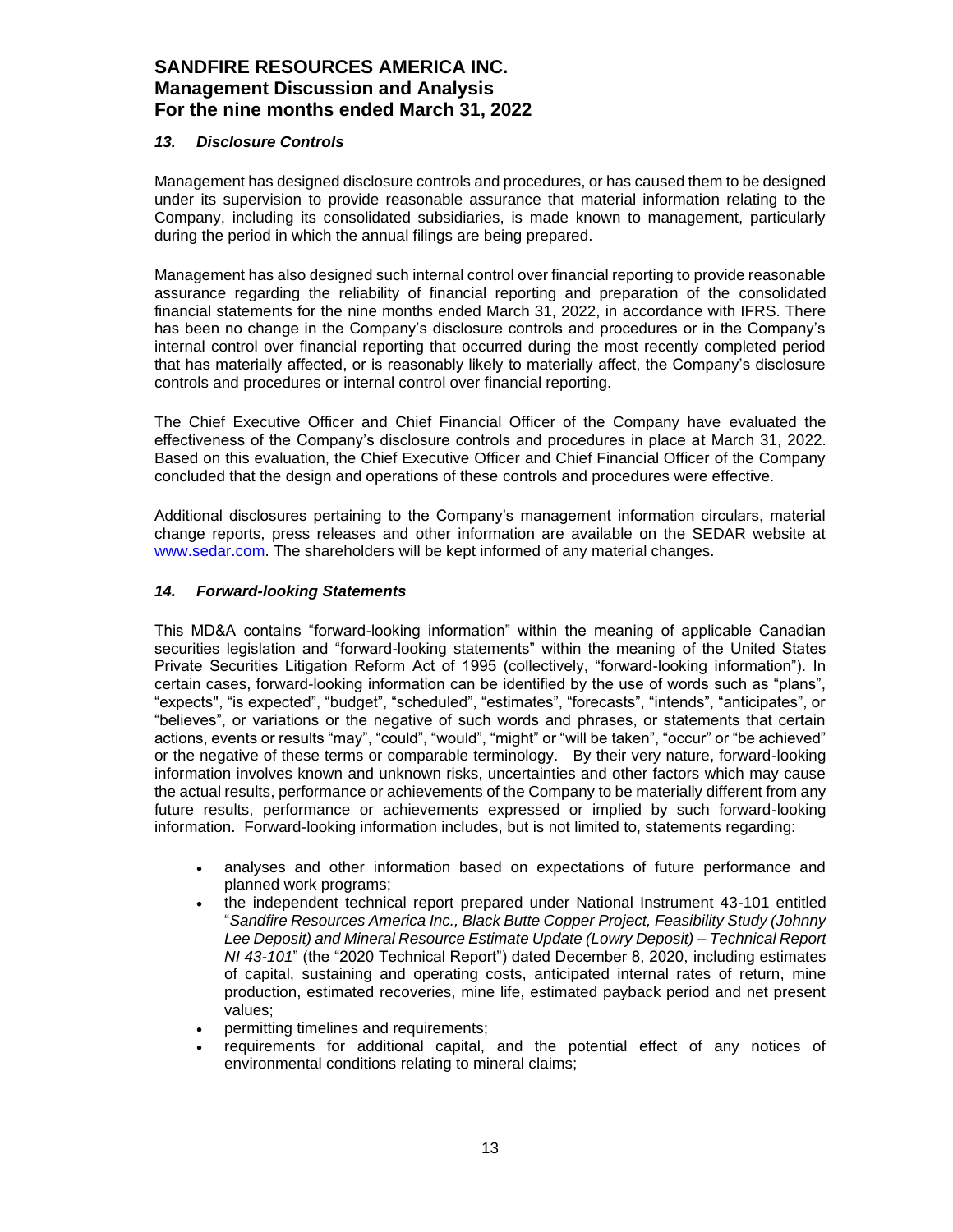- planned exploration and development of properties and the results thereof, including profitability of the Black Butte Copper Project, its anticipated environmental impact and the anticipated effect of mine design;
- the sufficiency of the Company's current capital resources to carry out its planned exploration, evaluation activities, and operations through fiscal year 2022;
- completion of any new technical reports, including a feasibility study on the Black Butte Copper Project;
- evaluation of the potential impact of future accounting changes; and
- estimates concerning the carrying value of properties.

Statements concerning mineral resource estimates may also constitute forward-looking information to the extent that such statements involve estimates of the mineralization that may be encountered if a property is developed. Any forward-looking information is stated as of the date of this document or as of the date of the effective date of information described in this MD&A, as applicable, and the Company does not intend, and does not assume any obligation, to update such forward-looking information to reflect events or circumstances after the date hereof or to reflect the occurrence of unanticipated events unless required to do so by law or regulation.

With respect to forward-looking information contained herein, the Company has applied several material factors or assumptions that the Company believes are reasonable. Such material factors and assumptions include, but are not limited to, in addition to other assumptions set out in the Updated PEA or 2020 Technical Report, that any additional financing needed will be available on reasonable terms; that the exchange rates for the U.S. and Canadian currencies will be consistent with the Company's expectations; that the current exploration and other objectives concerning the Black Butte Copper Project can be achieved and that the Company's other corporate activities will proceed as expected; that the assumptions underlying mineral resource estimates are valid and that no unforeseen accident, fire, ground instability, flooding, labor disruption, equipment failure, metallurgical, environmental or other events that could delay or increase the cost of development will occur; that capital, sustaining and operating costs will be as estimated; that the proposed mine plan and recoveries will be achieved; that the current price and demand for copper and other metals will be sustained or will improve; that general business and economic conditions will not change in a materially adverse manner and that all necessary governmental approvals for the planned exploration and development of the Black Butte Copper Project, including final approval of the Company's application for the MOP, will be obtained in a timely manner and on acceptable terms; and the continuity of economic and political conditions and operations of the Company.

The forward-looking information contained herein is subject to a variety of known and unknown risks, uncertainties and other factors which could cause actual events or results to differ materially from those expressed or implied by such forward-looking information. In addition to those discussed in the Company's public disclosure record, such risks and other factors include, among others, those related to:

- fluctuations in capital markets and share prices;
- the Company's ability to obtain necessary financing to fund the completion of further exploration programs or the development of its mineral properties and the expected use of proceeds;
- the Company's dependence on a single mineral project;
- the Company's dependence on key personnel;
- the Company's operations and contractual obligations;
- results of exploration activities not being consistent with management's expectations;
- changes in estimated mineral resources, grade or recovery rates;
- future prices of metals;
- availability of third-party contractors, supplies and equipment;
- failure of equipment to operate as anticipated;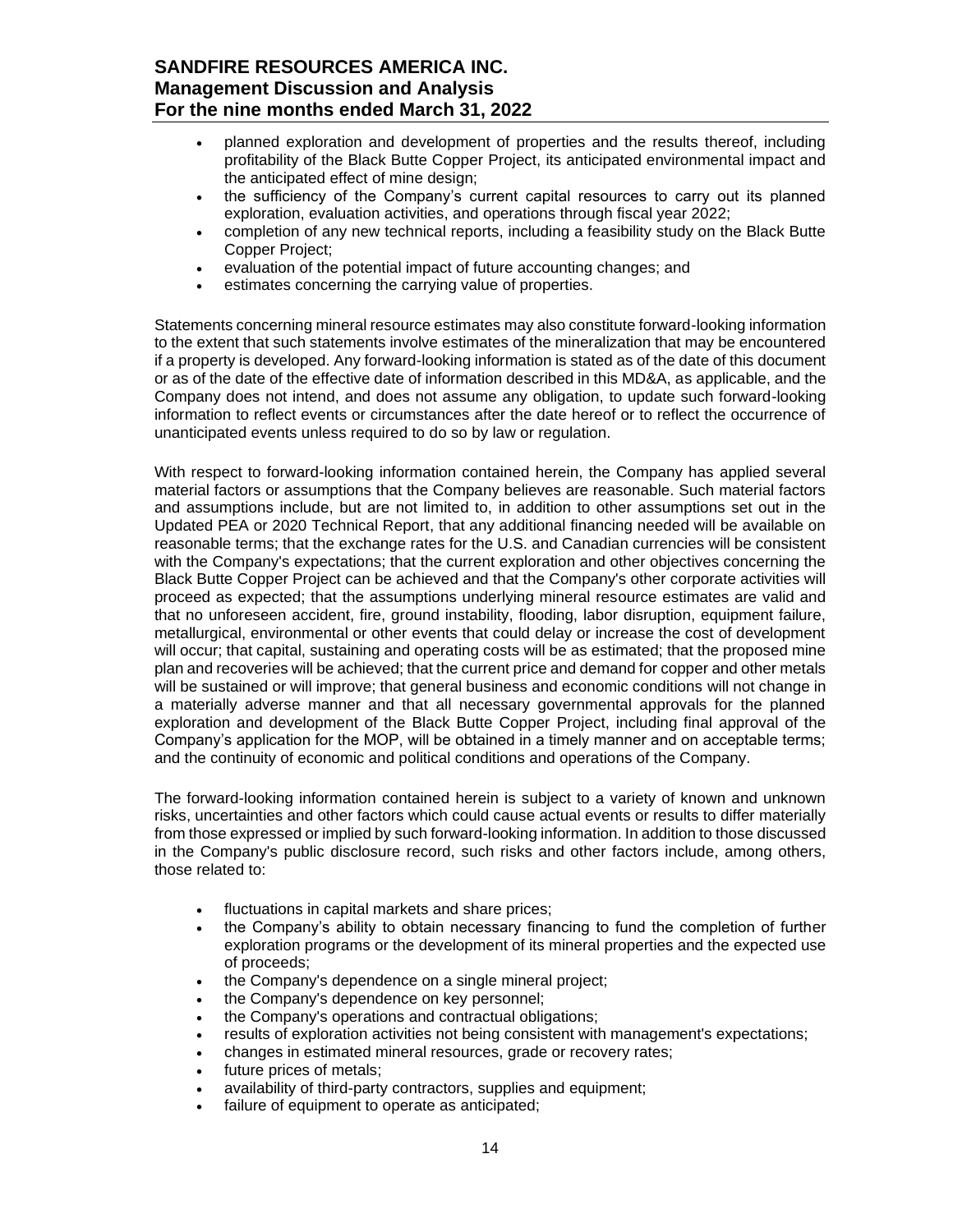- accidents, effects of weather and other natural phenomena and other risks associated with the mineral exploration industry:
- interference with the Company's exploration or development activities by environmental activists or other special interest groups;
- the Company's principal property being located in the USA, including political, economic and regulatory uncertainty;
- environmental risks, including environmental matters under, or changes to, U.S. federal and Montana rules and regulations;
- impact of environmental remediation requirements;
- the Company's mineral properties being subject to prior unregistered agreements, transfers, or claims and other defects in title;
- community relations;
- the nature of mineral exploration and mining and the uncertain commercial viability of certain mineral deposits;
- delays in obtaining, or inability to obtain governmental approvals, licenses, or permits, including final approval of the Company's application for the MOP for the Black Butte Copper Project;
- the Company's lack of operating revenues;
- costs of compliance, or failure to comply, with governmental regulations;
- currency fluctuations (particularly the Canadian dollar and United States dollar); and
- estimates used in the Company's financial statements proving to be incorrect.

This is not an exhaustive list of the factors that may affect the Company's forward-looking information. Although the Company has attempted to identify important factors that could affect the Company and may cause actual actions, events or results to differ materially from those described in the forward-looking information, there may be other factors that cause actions, events or results not to be as anticipated, estimated or intended. There can be no assurance that forwardlooking information will prove to be accurate, as actual results and future events could differ materially from those anticipated in such forward-looking information. Accordingly, readers should not place undue reliance on such forward-looking information.

### <span id="page-14-0"></span>*15. Risk Factors*

The securities of the Company are highly speculative and subject to the risks typically associated with the mining industry. A prospective investor should not consider an investment in the Company unless the investor is capable of sustaining an economic loss of their entire investment. The risks associated with the Company's business include:

### *Inability to Permit or maintain a Permit for a Mine at the Black Butte Copper Project*

The Company may ultimately be unable to secure and maintain the necessary permits under United States Federal and Montana State laws to build and operate a mine at the Black Butte Copper Project. In the ordinary course, the Company's permitting process will require the receipt and maintenance of, among other things, a 404 permit from the USACE (which has been received) and an operating permit from the MT DEQ (which has been received for the Johnny Lee Deposit). The Company must maintain compliance with the permit conditions in order for the permits to remain in good standing. There is no assurance that the Company will be able to obtain or maintain permits. If the Company is not able to obtain or maintain any permits, the Company's operations would materially adversely effected, including that the development timeline of the Black Butte Copper Project could be negatively impacted and construction of a mine at the Black Butte Copper Project could be precluded.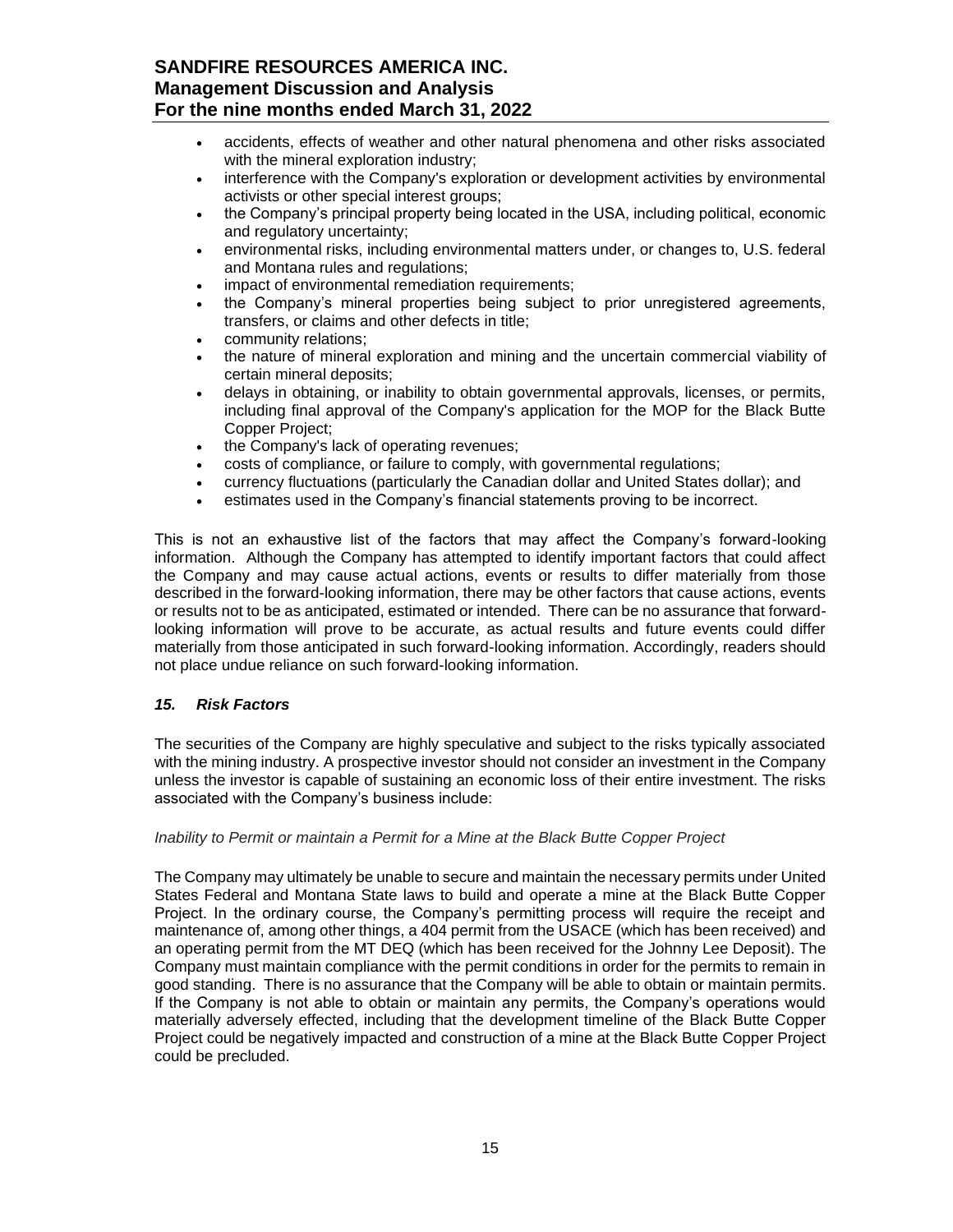It is possible that the costs and delays associated with the compliance with such standards and regulations could become such that the Company would not proceed with the development or operation of a mine at the Black Butte Copper Project.

#### *Litigation*

The Company has in the past been, is currently (as described below and in the Company's other disclosure), and may in the future be, subject to legal proceedings seeking to prevent or impair the Company's pursuit of its Black Butte Copper Project. Such litigation will increase costs and may cause delays in the Company's plans. Given the uncertain nature of these actions, the Company cannot reasonably predict the outcome thereof. If the Company is unable to resolve these matters favorably and without excess cost, it will likely have a material adverse effect of the Company.

On June 4, 2020, a legal challenge to the MT DEQ's Record of Decision was lodged in the 14th Judicial Court in Meagher County, Montana against the MT DEQ and TMI by a number of groups who oppose resource development in Montana. The initial hearing took place on July 16, 2021. District Court Judge Bidegary heard oral arguments for summary judgement from plaintiffs and defendants regarding the legal challenge, and the Company is waiting for the Court's decision which could take several months. While the Company does not believe that this challenge has any merit, this does have the potential to delay the development timeline.

To date, the legal challenge has not resulted in any interference with development activities and construction continues. However, these and any future legal challenges could have a material adverse effect on the Company, including that they may ultimately preclude construction of a mine at the Black Butte Copper Project.

### *The Black Butte Copper Project is Subject to Organized Opposition*

The Black Butte Copper Project faces organized opposition from certain individuals and organizations who are motivated to preclude any possible mining in the Smith River watershed. Accordingly, one of the greatest risks to the Black Butte Copper Project is seen to be political/litigation risk which may ultimately preclude construction of a mine at the Black Butte Copper Project. Opposition may include legal challenges to exploration and development permits, which may delay or halt development. Other tactics may also be employed by opposition groups to delay or frustrate development at Black Butte, including political and public advocacy, electoral strategies, media and public outreach campaigns and protest activity.

*Compliance with environmental requirements will take considerable resources and changes to these requirements could significantly increase the costs of developing the Black Butte Copper Project and could delay these developing activities* 

Although the Company has designed the Black Butte Copper Project to meet or exceed all applicable environmental laws, environmental legislation could evolve in a manner that will require stricter standards and enforcement, increased fines and penalties for non-compliance, more stringent environmental assessments of proposed projects and a heightened degree of responsibility for companies and their officers, directors and employees. Changes in environmental legislation could increase the cost to the Company of carrying out exploration and development of the Black Butte Copper Project. Further, compliance with new or additional environmental legislation may result in delays to exploration and development activities.

*The Company is unable to secure and maintain sufficient and appropriate water rights to facilitate economic operations*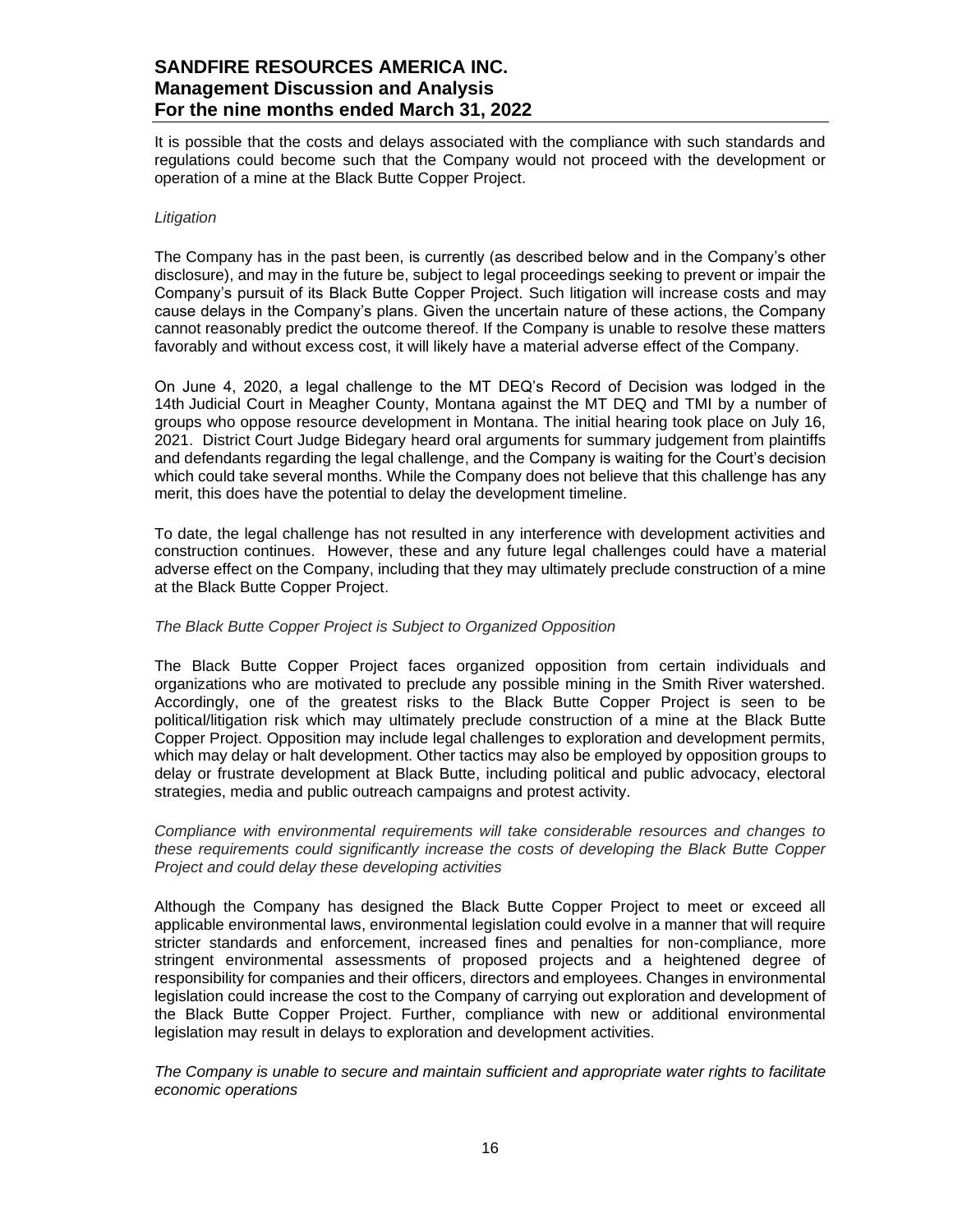The Company currently has a lease arrangement with two local ranches to lease sufficient water rights to allow mining and processing operations to proceed. The leased water rights will need to be modified through an administrative proceeding with the MT DNRC in order to be used to mitigate the beneficial use of water pumped out of the Black Butte operations for mineral processing. This administrative proceeding will determine if the modifications meet the statutory criteria. Once the MT DNRC approves the modifications, the agency's decision is subject to objection and appeal by affected parties.

In September 2018, the ranches submitted applications to the MT DNRC requesting to modify their water rights to permit their use to mitigate the water beneficially used in the Black Butte operations. On March 13, 2020, the MT DNRC issued Preliminary Determinations (PDs) to grant the change applications, finding that the applications met the statutory criteria. Pursuant to statutory requirements, the MT DNRC issued a public notice of the determination, which gave affected parties the opportunity to file objections to the MT DNRC's determination. Because the MT DNRC received objections to the PDs, the objections will be heard by a MT DNRC hearing examiner in an administrative contested case proceeding. After the hearing examiner issues a final order on the applications, the non-prevailing party will have the opportunity to appeal the decision to the district court or the Montana Water Court. Final decisions by either of those courts are appealable to the Montana Supreme Court.

If the Company is unsuccessful in securing sufficient water rights, this would have a material adverse effect on the Company, including that it may ultimately preclude development of the Black Butte Copper Project.

#### *Risk of Secure Title or Property Interest*

There can be no certainty that title to any property interest acquired or leased by the Company or any of its subsidiaries is without defects. Although the Company has taken reasonable precautions to ensure that legal title to its properties is properly documented, there can be no assurance that its property interests may not be challenged or impugned. Such property interests may be subject to prior unregistered agreements or transfers or other land claims, and title may be affected by undetected defects and adverse laws and regulations.

#### *The Black Butte Project Does Not Contain Any Ore Reserves or Any Known Body of Economic Mineralization beyond the Johnny Lee Deposit*

Although there are known bodies of mineralization on the Black Butte Copper Project, and the Company has completed core drilling programs within, and adjacent to, the deposits to determine measured and indicated resources, there are currently no known reserves or body of commercially viable ore beyond the Johnny Lee Deposit. The Black Butte Copper Project must be considered an exploration and feasibility evaluation project except for the Johnny Lee Deposit development potential. A Feasibility Study into the Black Butte Copper Project was commenced in October 2018. The Company released the Feasibility Study on October 27, 2020 and a Technical Report was filed in December 2020.

#### *Mineral Resources Disclosed by the Company for the Black Butte Copper Project are Estimates Only*

The Company has included mineral resource estimates that have been made in accordance with NI 43-101. These resource estimates are classified as "measured resources", "indicated resources" and "inferred resources". The Company advises investors that while these terms are mandated by Canadian securities administrators, the SEC does not recognize these terms. Investors are cautioned not to assume that any part or all of mineral deposits classified as "measured resources"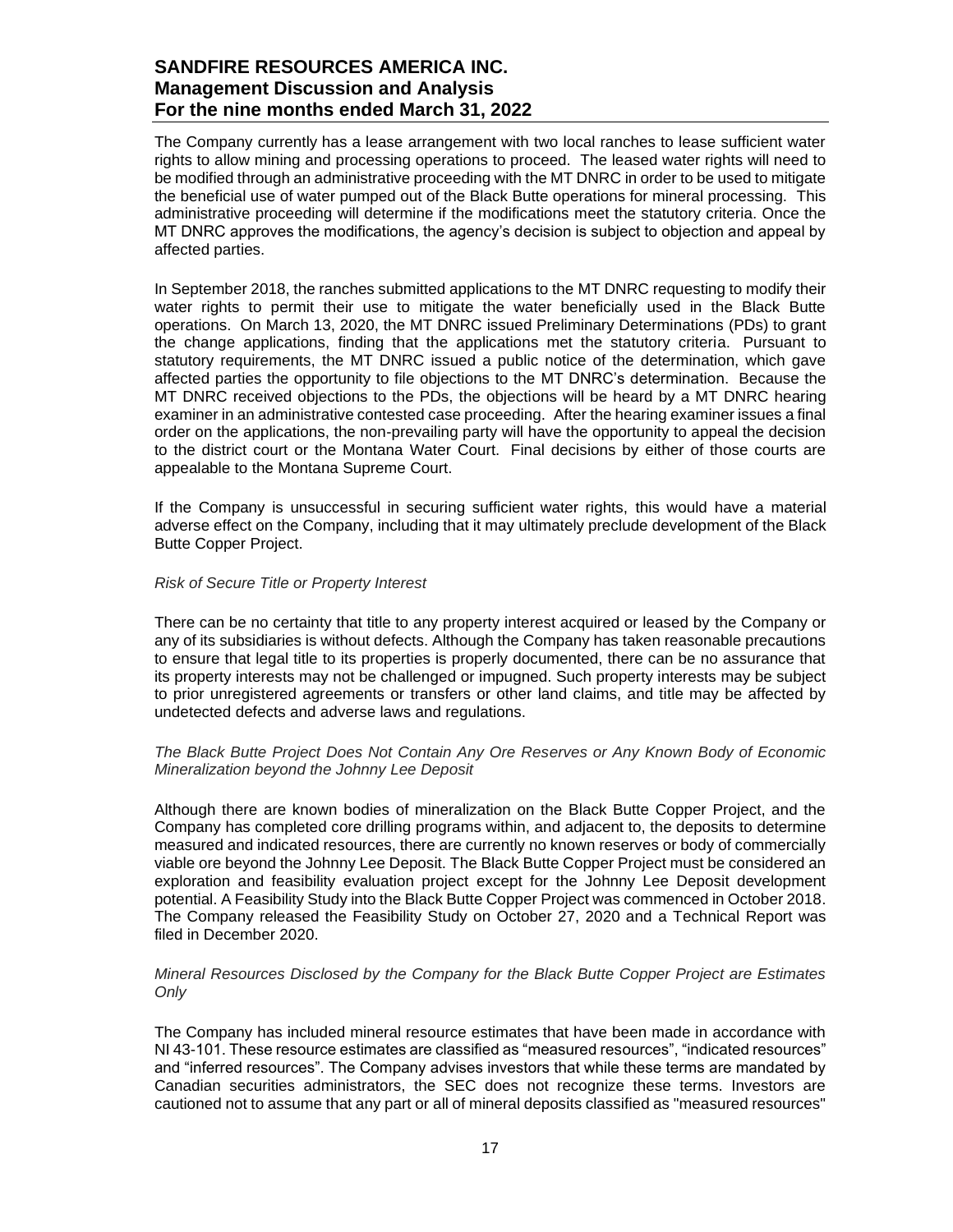or "indicated resources" will ever be converted into ore reserves. Further, "inferred resources" have a great amount of uncertainty as to their existence, and economic and legal feasibility. It cannot be assumed that all or any part of an inferred mineral resource will ever be upgraded to a higher category. Under Canadian rules, estimates of inferred mineral resources may not form the basis of feasibility or prefeasibility studies. Investors are cautioned not to assume that part or all of an inferred resource is economically or legally mineable.

All amounts of mineral resources are estimates only, and the Company cannot be certain that any specified level of recovery of metals from the mineralized material will in fact be realized or that the Black Butte Copper Project will ever qualify as a commercially mineable (or viable) ore body that can be economically exploited. Mineralized material which is not mineral reserves does not have demonstrated economic viability. In addition, the quantity of mineral reserves and mineral resources may vary depending on, among other things, metal prices and actual results of mining.

There can be no assurance that any future economic or technical assessments undertaken by the Company with respect to the Black Butte Copper Project will demonstrate positive economics or feasibility.

#### *The Company's consolidated financial statements have been prepared assuming the Company will continue on a going concern basis*

The Company's Interim Condensed Consolidated Financial Statements have been prepared on the basis that the Company will continue as a going concern. The Company has prioritized the allocation of available financial resources in order to meet key corporate and Black Butte Copper Project expenditure requirements throughout the fiscal year 2022. Additional financing will be required for continued corporate expenditures and expenditures at the Black Butte Copper Project. The Company's continuing operations and the underlying value and recoverability of the amounts shown for mineral property interest are entirely dependent upon the existence of economically recoverable mineral reserves at the Black Butte Copper Project, the ability of the Company to finance its operating costs, the completion of the development of the Black Butte Copper Project, obtaining and maintaining the necessary permits to mine, and on future profitable production at the Black Butte Copper Project. Furthermore, failure to continue as a going concern would require that the Company's assets and liabilities be restated on a liquidation basis, which would likely differ significantly from their going concern assumption carrying values.

### *Negative Operating Cash Flow*

The Company currently has a negative operating cash flow and will continue to have that for the foreseeable future. Accordingly, the Company will require substantial additional capital in order to fund its future exploration, evaluation and development activities. There is no assurance that such funding will be achieved when required. Any failure to obtain additional financing or failure to achieve profitability and positive operating cash flows will have a material adverse effect on its financial condition and results of operations.

#### *The Company will require additional funding to meet the development objectives of the Black Butte Copper Project*

The Company will need to raise additional financing (share issuances, debt or asset level partnering) to develop the Black Butte Copper Project. In addition, the positive production decision at the Black Butte Copper Project will require significant capital for project engineering and construction. Accordingly, the continuing development of the Black Butte Copper Project will depend upon the Company's ability to obtain financing through debt financing, equity financing, the joint venturing of the project, or other means. There can be no assurance that the Company will be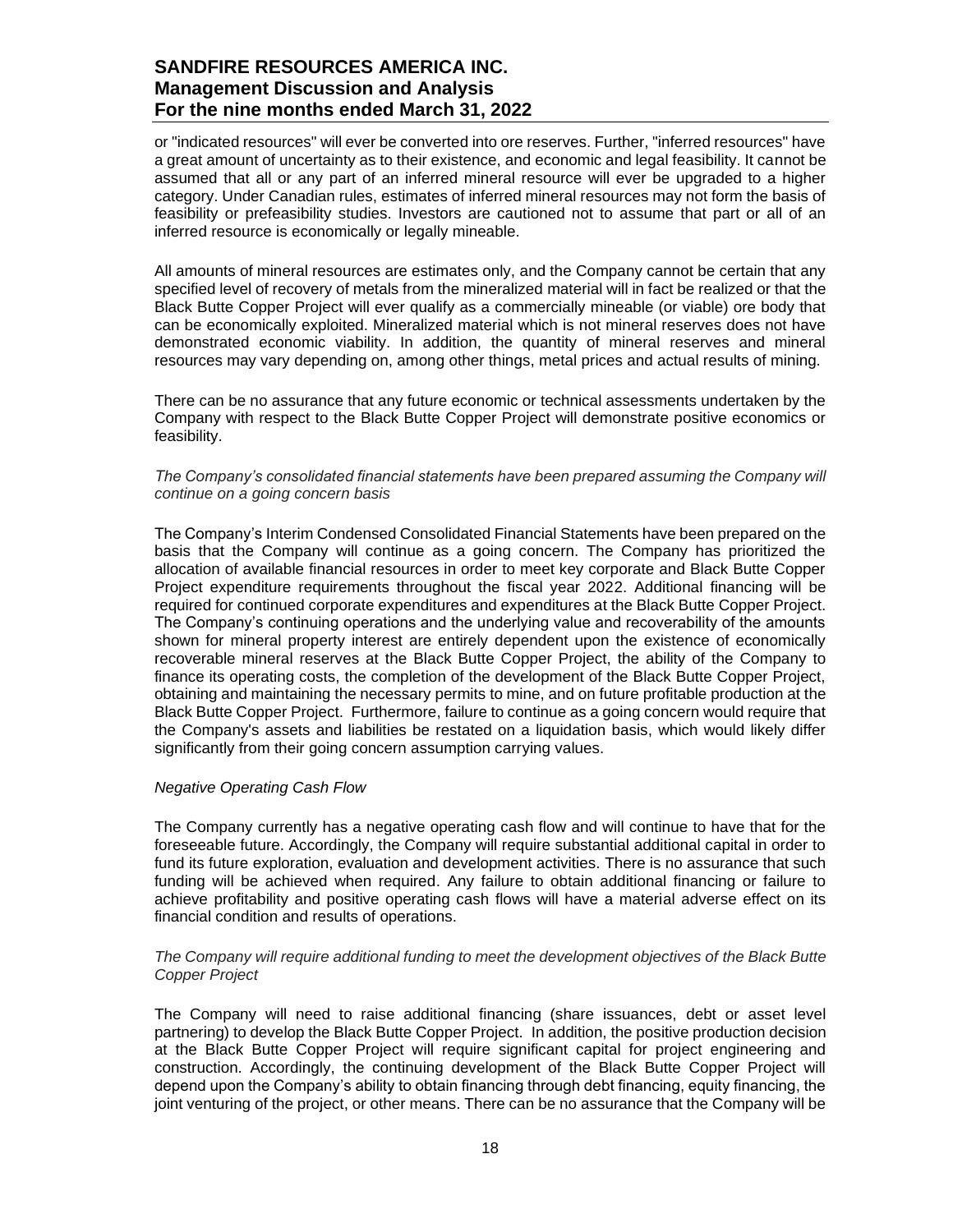successful in obtaining the required financing, or that it will be able to raise the funds on terms that do not result in high levels of dilution to shareholders.

#### *The Black Butte Copper Project is the Company's only mineral property interest*

The Black Butte Copper Project is the Company's only mineral project. The Company's principal business objective is to advance the Black Butte Copper Project. If the Company is not successful in its plans, the Company may have to seek a new mineral property to explore or acquire an interest in a new mineral property or project. The Company anticipates that such an outcome would adversely impact the price of the Company's common shares. Furthermore, the Company anticipates that its ability to raise additional financing to fund exploration of a new property or the acquisition of a new property or project would be impaired as a result of the failure to establish commercial viability of the Black Butte Copper Project.

#### *If prices for copper decline, the Company may not be able to raise the additional financing required to fund expenditures for the Black Butte Copper Project*

The ability of the Company to raise financing to fund the Black Butte Copper Project will be significantly affected by changes in the market price of copper. The price of copper is volatile and is affected by numerous factors beyond the Company's control. The level of interest rates, the rate of inflation, the world supplies of and demands for copper and the stability of exchange rates can all cause fluctuations in copper prices. Such external economic factors are influenced by changes in international investment patterns and monetary systems and political developments. The price of copper has fluctuated in recent years, and future significant price declines could cause investors to be unprepared to finance exploration and development of copper projects with the result that the Company may not have sufficient financing with which to fund its activities.

### *Mining is inherently hazardous and subject to conditions or events beyond the Company's control, which could have a material adverse effect on the Company's business*

Hazards such as fire, explosion, floods, structural collapses, industrial accidents, unusual or unexpected geological conditions, ground control problems, power outages, inclement weather, seismic activity, cave-ins and mechanical equipment failure are inherent risks in exploration, development and mining operations. As is generally the case in the mining industry, these and other hazards may cause, among other things, injuries or death to employees, contractors or other persons at the Company's mineral properties, destruction of the Company's property, plant and equipment and mineral properties, and other adverse consequences, and may result in the suspension of the Company's exploration and development activities and any future production activities. Safety measures implemented by the Company may not be successful in preventing or mitigating future accidents.

#### *The Company competes with larger, better capitalized competitors in the mining industry*

The mining industry is competitive in all of its phases, including financing, technical resources, personnel and property acquisition. It requires significant capital, technical resources, personnel and operational experience to effectively compete in the mining industry. Because of the high costs associated with exploration, the expertise required to analyze a project's potential and the capital required to develop a mine, larger companies with significant resources may have a competitive advantage over the Company. The Company faces strong competition from other mining companies, some with greater financial resources, operational experience and technical capabilities than The Company possesses. As a result of this competition, the Company may be unable to maintain or acquire financing, personnel, technical resources or attractive mining properties on terms the Company considers acceptable or at all.